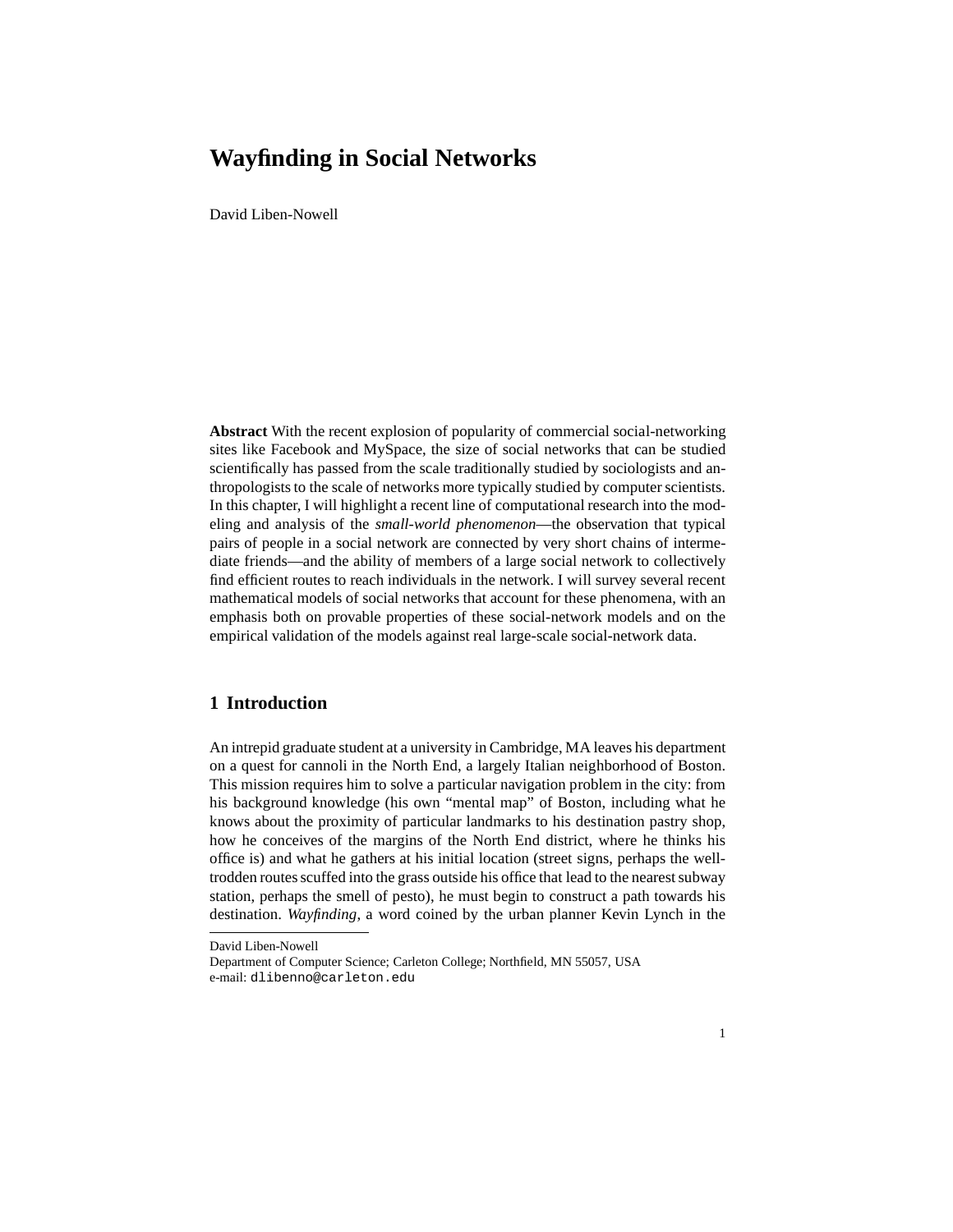1960's [33], refers to the processes by which a person situates him or herself in an urban environment and navigates from point to point in that setting. (Incidentally, wayfinding is particularly difficult in Boston, with its often irregular angles and patterns: one may become confused about directions—the North End is almost due east of the West End—or encounter impermeable boundaries like rivers or highways even while heading in the right cardinal direction.)

This chapter will be concerned with wayfinding in networks—specifically in *social networks*, structures formed by the set of social relationships that connect a set of people. The issues of navigability of a social network are analogous to the issues of navigability of a city: can a source person *s* reliably identify a step along an efficient path "towards" a destination person *t* from her background knowledge (a "mental map" of the social network) plus whatever information she gathers from her immediate proximity? How does one find routes in a social network, and how easy is it to compute those routes? To borrow another term from Kevin Lynch, is the "legibility" of a real social network more like Manhattan—a clear grid, easy navigation—or like Boston?

In later sections, I will describe a more formal version of these notions and questions, and describe some formal models that can help to explain some of these realworld phenomena. (The interested reader may also find the recent surveys by Kleinberg [25] and Fraigniaud [17] valuable.) I will begin with a grid-based model of social networks and social-network routing due to Jon Kleinberg [23, 26], under which Kleinberg has fully characterized the parameter values for which the resulting social network supports the construction of short paths through the network in a decentralized, distributed fashion. Geography is perhaps the most natural context in which to model social networks via a regular grid, so I will then turn to empirical observations of geographic patterns of friendship in real large-scale online social networks. I will then describe some modifications to Kleinberg's model suggested by observed characteristics of these real-world networks, most notably the widely varying population density across geographic locations. Finally, I will turn to other models of social networks and social-network routing, considering both network models based on notions of similarity that are poorly modeled by a grid (e.g., occupation) and network models based simultaneously on multiple notions of person-to-person similarity.

# **2 The Small-World Phenomenon**

Although social networks have been implicit in the interactions of humans for millennia, and social interactions among humans have been studied by social scientists for centuries, the academic study of social networks *qua* networks is more recent. Some of the early foundational contributions date from the beginning of the twentieth century, including the "web of group affiliations" of Georg Simmel [45], the "sociograms" of Jacob Moreno [40], and the "topological psychology" of Kurt Lewin [31]. In the 1950's, Cartwright and Zander [9] and Harary and Norman [20]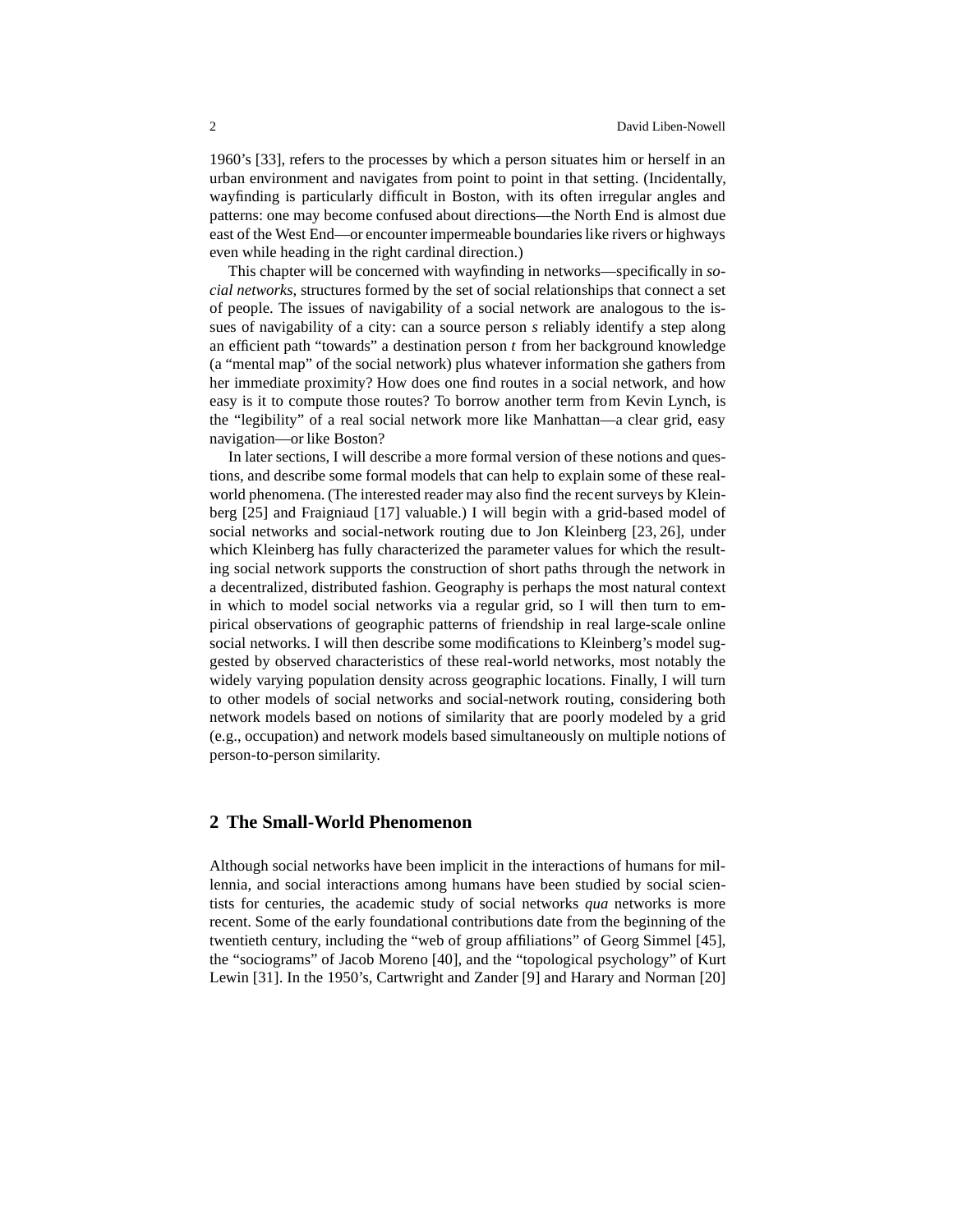described an explicitly graph-theoretic framework for social networks: nodes represent individuals and edges represent relationships between pairs of individuals. We will use this graph-theoretic language throughout the chapter.

The line of social-network research that is the focus of this chapter can be traced back to an innovative experiment conceived and performed by the social psychologist Stanley Milgram in the 1960's [38]. Milgram chose 100 "starter" individuals in Omaha, NE, and sent each one of them a letter. The accompanying instructions said that the letter holder *s* should choose one of her friends to whom to forward the letter, with the eventual goal of reaching a target person  $t$ , a stockbroker living near Boston. (For Milgram's purposes, a "friend" of *s* was anyone with whom *s* was on a mutual first-name basis.) Each subsequent recipient of the letter would receive the same instructions, and, presumably, the letter would successively home in on *t* with each step. What Milgram found was that, of the chains that reached the stockbroker, on average they took about six hops to arrive. That observation was the origin of the phrase "six degrees of separation." Of course, what this careful phrasing glosses over is the fraction of chains—about 80%—that failed to reach the target; Judith Kleinfeld has raised an interesting and compelling set of critiques about the often overbroad conclusions drawn from these limited data [27]. Still, Milgram's small-world results have been replicated in a variety of settings—including a recent large-scale email-based study by Dodds, Muhamad, and Watts [13]—and Milgram's general conclusions are not in dispute.

The *small-world problem*—why is it that a random resident of Omaha should be only a few hops removed from a stockbroker living in a suburb of Boston? was traditionally answered by citing, explicitly or implicitly, the voluminous body of mathematical literature that shows that random graphs have small diameter. But that explanation suffers in two important ways: first, social networks are poorly modeled by random graphs; and, second, in the language of Kevin Lynch, Milgram's observation is much more about wayfinding than about diameter. The first objection, that social networks do not look very much like random graphs, was articulated by Duncan Watts and Steve Strogatz [49]. Watts and Strogatz quantified this objection in terms of the high *clustering* in social networks: many pairs of people who share a common friend are also friends themselves. The second objection, that the Milgram experiment says something about the efficiency of wayfinding in a social network and not just something about the network's diameter, was raised by Jon Kleinberg [23, 26]. Kleinberg observed that Milgram's result is better understood not just as an observation about the existence of short paths from source to target, but rather as an observation about distributed algorithms: somehow people in the Milgram experiment have collectively managed to *construct* short paths from source to target.

How might people be able to accomplish this task so efficiently? In a social network—or indeed in any network—finding short paths to a target *t* typically hinges on making some form of measurable progress towards *t*. Ideally, this measure of progress in a social network would simply be graph distance: at every step, the path would move to a node with smaller graph distance to *t*—i.e., along a shortest path to *t*. But the highly decentralized nature of a social network means that only a handful of nodes (the target *t* himself, the neighbors of *t*, and perhaps a few neigh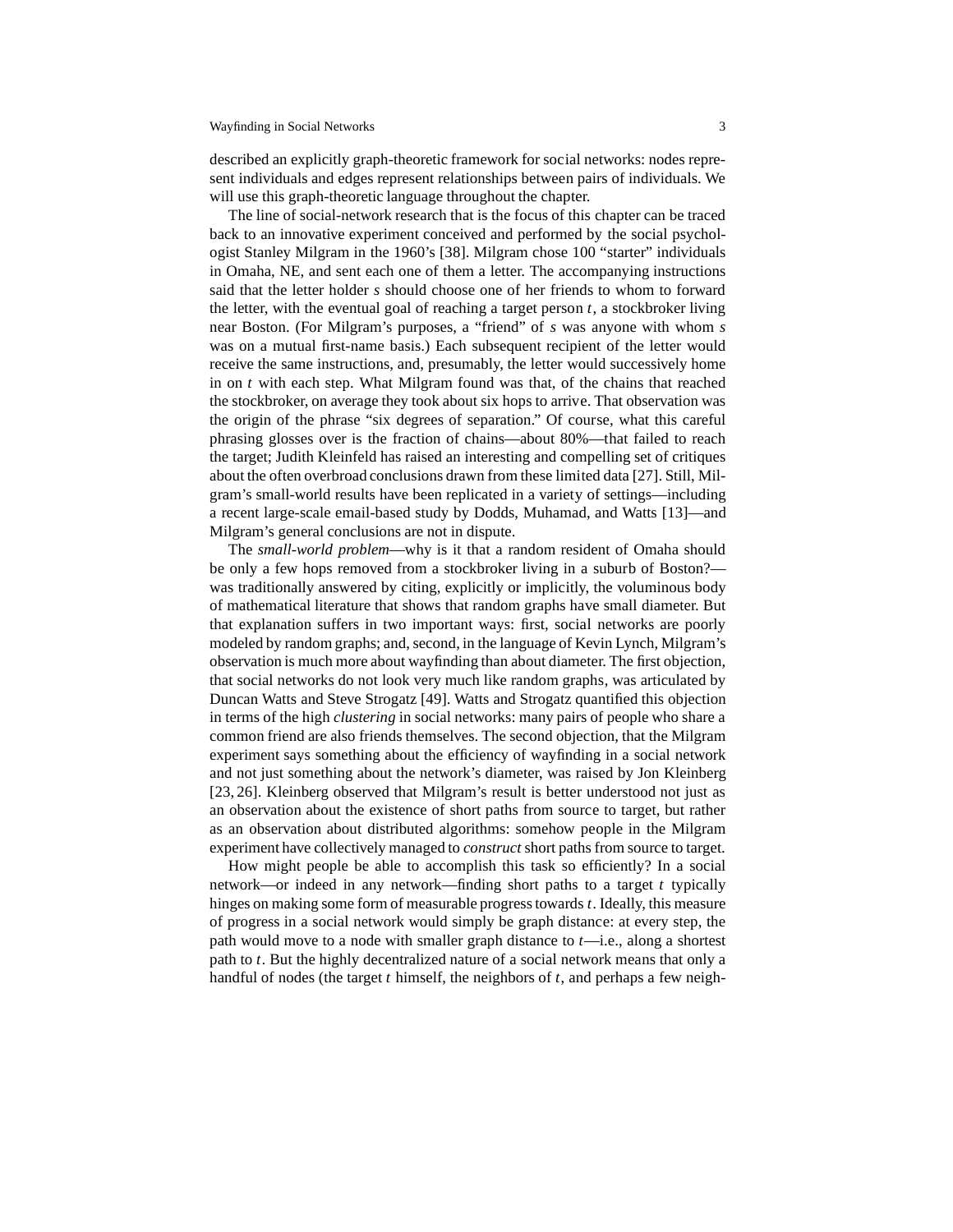bors of the neighbors of *t*) genuinely know their graph distance to *t*. Instead one must use some guide other than graph distance to home in on *t*.

The key idea in routing in this context—frequently cited by the participants in real small-world experiments as their routing strategy [13, 21]—is to use similarity of characteristics (geographic location, hobbies, occupation, age, etc.) as a measure of progress, a proxy for the ideal but unattainable graph-distance measure of proximity. The success of this routing strategy hinges on the sociological observation of the crucial tendency towards *homophily* in human relationships: the friends of a typical person  $x$  tend to be similar to  $x$ . This similarity tends to occur with respect to race, occupation, socioeconomics, and geography, among other dimensions. See the survey of McPherson, Smith-Lovin, and Cook [36] for an excellent review of the literature on homophily. Homophily makes characteristic-based routing reasonable, and in fact it also gives one explanation for the high clustering of real social networks: if *x*'s friends tend to be similar to *x*, then they also tend to be (somewhat less) similar to each other, and therefore they also tend to know each other directly with a (somewhat) higher probability than a random pair of people.

Homophily suggests a natural *greedy algorithm* for routing in social networks. If a person *s* is trying to construct a path to a target *t*, then *s* should look at all of her friends  $\Gamma(s)$  and, of them, select the friend in  $\Gamma(s)$  who is "most like" the target *t*. This notion is straightforward when it comes to geography: the source *s* knows both where her friends live and where *t* lives, and thus *s* can just compute the geographic distance between each  $u \in \Gamma(s)$  and *t*, choosing the *u* minimizing that quantity. Routing greedily with respect to occupation is somewhat murkier, though one can imagine *s* choosing *u* based on distance within an implicit hierarchy of occupations in *s*'s head. (Milgram's stockbroker presumably falls into something like the service industry  $\rightarrow$  financial services  $\rightarrow$  investment  $\rightarrow$  stocks.) Indeed, the greedy algorithm is well founded as long as an individual has sufficient knowledge of underlying person-to-person similarities to compare the distances between each of her friends and the target.

## **3 Kleinberg's Small-World Model: The Navigable Grid**

Although homophily is a key motivation for greedy routing, homophily alone does not suffice to ensure that the greedy algorithm will find short paths through a social network. As a concrete example, suppose that every sociologist studying social networks knows every other such sociologist and nobody else, and every computer scientist studying social networks knows every other such computer scientist and nobody else. This network has an extremely high degree of homophily. But the network is not even connected, let alone navigable by the greedy algorithm. For the greedy algorithm to succeed, the probability of friendship between people *u* and *v* should somehow vary more smoothly as the similarity of *u* and *v* decreases. Intuitively, there is a tension between having "well-scattered" friends to reach faraway targets and having "well-localized" friends to home in on nearby targets. Without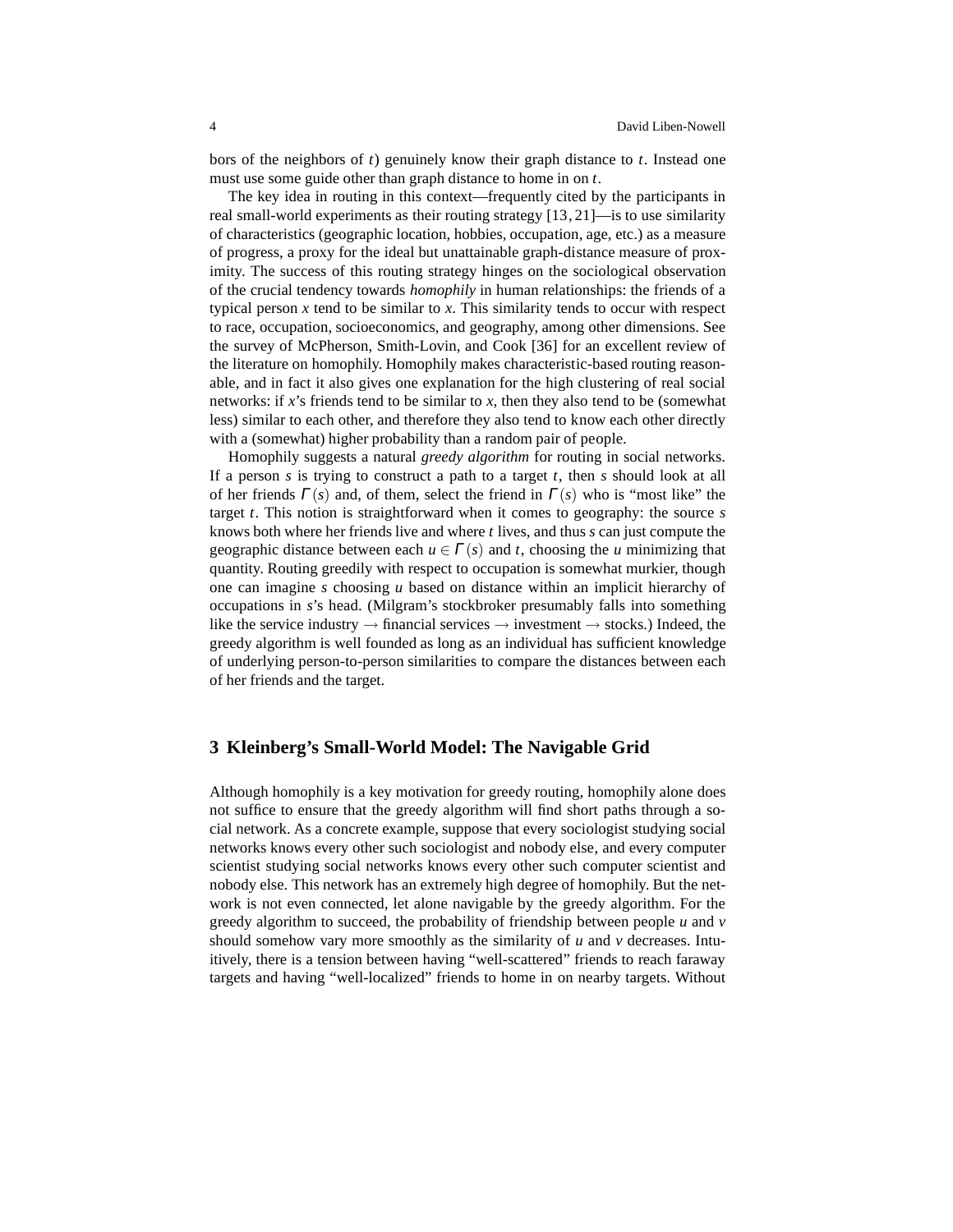

**Fig. 1** Kleinberg's small-world model [23, 26]. A population of *n* people is arranged on a *k*dimensional grid, and each person *u* is connected to her immediate neighbors in each direction. Each person *u* is also connected to a long-range friend *v*, chosen with probability  $\propto d(u, v)^{-\alpha}$ , where  $d(\cdot, \cdot)$  denotes Manhattan distance and  $\alpha \geq 0$  is a parameter to the model. The example two-dimensional network here was generated with  $\alpha = 2$ .

the former, a large number of steps will be required to span the large gap from a source *s* to an especially dissimilar target *t*; without the latter, similarity will be only vaguely related to graph-distance proximity, and thus the greedy algorithm will be a poor approximation to a globally aware shortest-path algorithm.

A rigorous form of this observation was made by Jon Kleinberg [23,26], through formal analysis of this tradeoff in an elegant model of social networks. Here is Kleinberg's model, in its simplest form. (See Section 6 for generalizations.) Consider an *n*-person population, and arrange these people as the points in a regular *k*-dimensional grid. Each person  $u$  in the network is connected to  $2k$  "local neighbors," the people who live one grid point above and below *u* in each of the *k* cardinal directions. (People on the edges of the grid will have fewer local neighbors, or we can treat the grid as a torus without substantively affecting the results.) Each person  $u$  will also be endowed with a "long-range link" to one other person  $v$  in the network. That person *v* will be chosen probabilistically, where  $Pr[u \rightarrow v] \propto d(u, v)^{-\alpha}$ , where  $d(\cdot, \cdot)$  denotes Manhattan distance in the grid, and  $\alpha \geq 0$  is a parameter to the model. (Changing the model to endow each person with any constant number of long-range links does not qualitatively change the results.) See Figure 1 for an example network, with  $k = \alpha = 2$ . Notice that the parameter  $\alpha$  operationalizes the tradeoff between highly localized friends and highly scattered friends: setting  $\alpha = 0$ yields links to a *v* chosen uniformly from the network, while letting  $\alpha \rightarrow \infty$  yields only links from person *u* to person *v* if  $d(u, v) = 1$ .

A *local-information algorithm* is one that computes a path to a target without global knowledge of the graph. When a person *u* chooses a next step *v* in the path to the target  $t$ , the person  $u$  has knowledge of the structure of the grid, including the grid locations of *u* herself, *u*'s local neighbors, *u*'s long-range contact, and the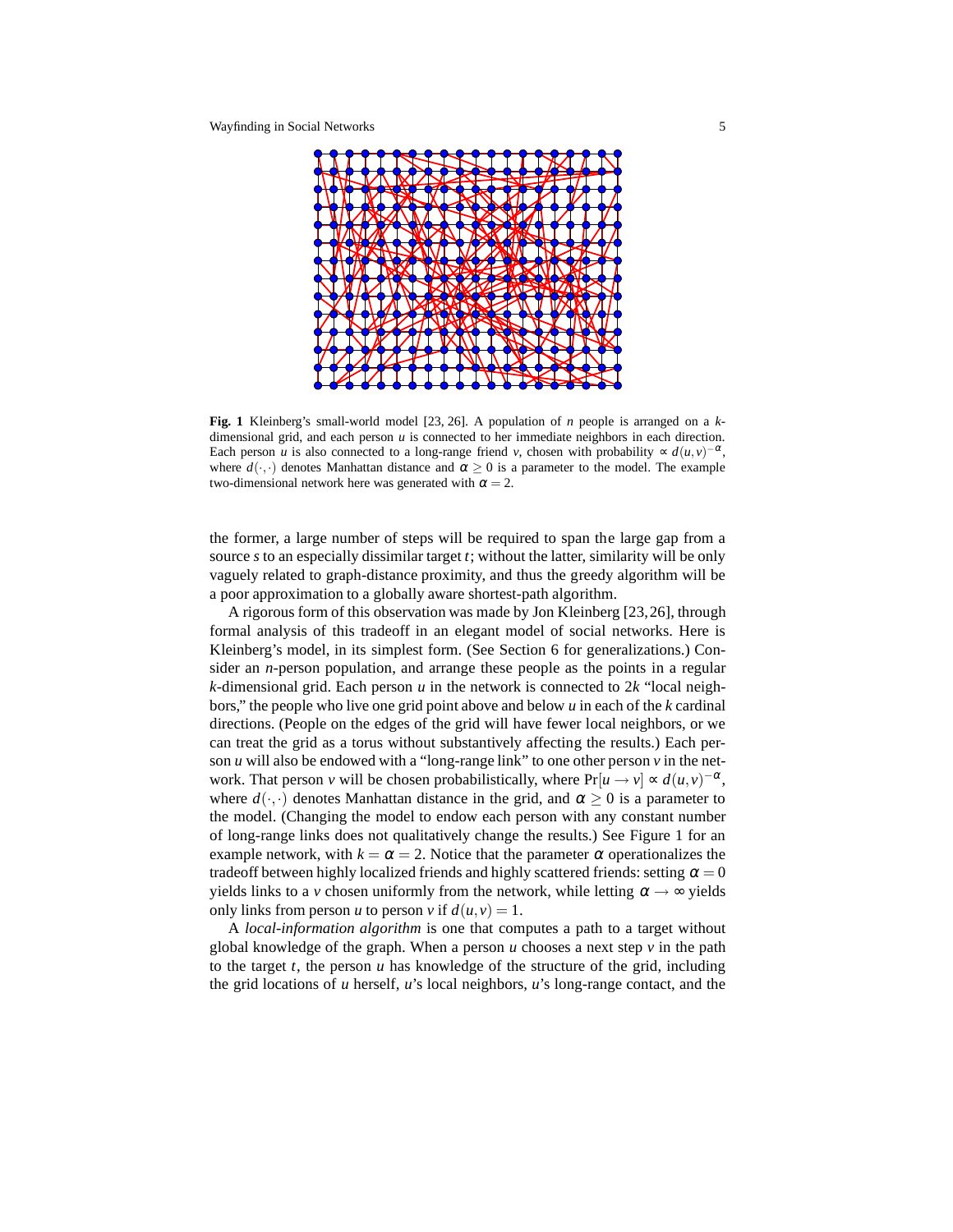target *t*. However, the remaining structure of the graph—that is, the long-range links for nodes other than *u*—are not available to *u* when she is making her routing choice. (The results are not affected by expanding the knowledge of each node *u* to include the list of all people previously on the path from the original source *s* to *u*, or even the list of long-range links for each of those people.)

Kleinberg was able to give a complete characterization of the navigability of these networks by local-information algorithms:

**Theorem 1 (Kleinberg [23, 26]).** *Consider an n-person network with people arranged in a k-dimensional grid, where each person has* 2*k local neighbors and one*  $long\text{-}range$  link chosen with parameter  $\alpha \geq 0$ , so that  $\Pr[u \to v] \thicksim d(u,v)^{-\alpha}$ . For an *arbitrary source person s and an arbitrary target person t:*

- *If*  $\alpha \neq k$ , then there exists some constant  $\varepsilon > 0$ , where  $\varepsilon$  depends on  $\alpha$  and k but *is independent of n, such that the expected length of the path from s to t found by* any local-information algorithm is  $\Omega(n^{\varepsilon}).$
- If  $\alpha = k$ , then the greedy algorithm—i.e., the algorithm that chooses the next step *in the path as the contact closest to the target t under Manhattan distance in the* grid—finds a path from  $s$  to  $t$  of expected length  $O(\log^2 n)$ .

The proof that greedy routing finds a path of length  $O(\log^2 n)$  when  $\alpha = k$  proceeds by showing that the probability of halving the distance to the target at any step of the path is  $\Omega(1/\log n)$ . Thus, in expectation, the distance to the target is halved every  $O(log n)$  steps. The path reaches the target after the distance is halved  $log n$  times, and therefore  $O(\log^2 n)$  total steps suffice to reach the target in expectation.

For our purposes, we will broadly treat paths of length polynomial in the logarithm of the population size as "short," and paths of length polynomial in the population size as "long." (We will use standard terminology in referring to these "short" paths as having *polylogarithmic* length—that is, length *O*(log*<sup>c</sup> n*) for some constant exponent *c*, in a population of size *n*.) There has been significant work devoted to tightening the analysis of greedy routing in Kleinberg's networks—for example, [7,35]—but for now we will focus on the existence of algorithms that find paths of polylogarithmic length, without too much concern about the precise exponent of the polynomial. A network in which a local-information algorithm can find a path of polylogarithmic length is called *navigable*. Theorem 1, then, can be rephrased as follows: a *k*-dimensional grid-based social network with parameter  $\alpha$  is navigable if and only if  $k = \alpha$ .

Note that this definition of navigability, and hence Kleinberg's result, describes routing performance asymptotically in the population size *n*. Real networks, of course, are finite. Aaron Clauset and Cristopher Moore [11] have shown via simulation that in finite networks, greedy routing performs well even under what Theorem 1 identifies as "non-navigable" values of <sup>α</sup>. Following [11], define <sup>α</sup>*opt* as the value of  $\alpha$  that produces the network under which greedy routing achieves the shortest path lengths. Clauset and Moore's simulations show that  $\alpha_{opt}$  is somewhat less than *k* in large but finite networks; furthermore, although  $\alpha_{opt}$  approaches *k* as the population grows large, this convergence is relatively slow.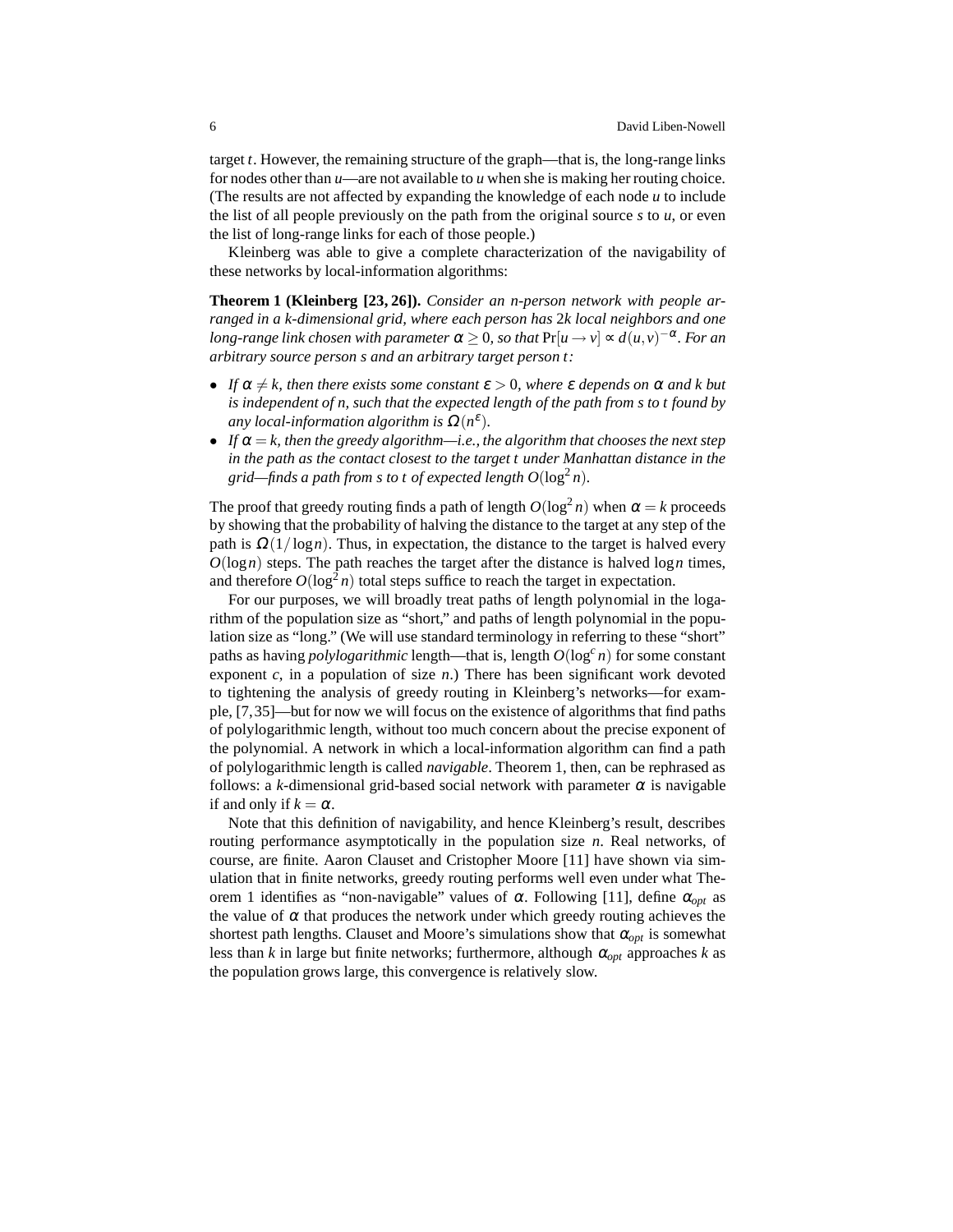#### **4 Geography and Small Worlds**

Now that we have formal descriptions of mathematical models of social networks, we can turn to evaluating the correspondence between these models' predictions and real social-network data. To begin, consider physical-world geographic proximity as the underlying measure of similarity between people. Geographic distance is a natural metric on which to focus both because of its simplicity and because of its observed importance in empirical studies: participants in real-world Milgram-style experiments of social-network routing frequently cite geographic proximity as the reason that they chose a particular friend as the next step in a chain [13, 21]. (Typically, people who were early in these chains cited geography as a principal reason for their choice, and those who appeared later in the chains more frequently reported that their choice was guided by similarity of occupation.)

Although the description of Kleinberg's model in Section 3 is couched in abstract terms, there is a very natural geographic interpretation to the model's underlying grid. Geographic distance on the surface of the earth is well modeled by a 2-dimensional grid under Manhattan distance, where we imagine grid points as the intersections of evenly spaced lines of longitude and latitude. The grid is of course a simplification of real proximity in the real world, but it is plausible as a first approximation. Thus we have a mathematical model of social-network routing based on geographic proximity, and real-world evidence that people who (at least partially) successfully route through social networks do so (at least partially) based on geographic proximity. We are now in a position to test the mathematical model against real social networks.

Much of the empirical work described here will be based on data from the Live-Journal blogging community, found online at livejournal.com. LiveJournal is an appealing domain for study in part because it contains reasonably rich data about its users, even if one ignores the detailed accounts of users' personal lives frequently found in their blog posts. LiveJournal users create profiles that include demographic information such as birthday, hometown, and a list of interests/hobbies. Each user's profile also includes an explicit list of other LiveJournal users whom that user considers to be a friend.

The analysis that follows—performed in joint work with Jasmine Novak, Ravi Kumar, Prabhakar Raghavan, and Andrew Tomkins [32]—was based on a crawl of LiveJournal performed in February 2004, comprising about 1.3 million user profiles. (As of this writing, there are slightly more than 17 million LiveJournal accounts.) Of those 1.3 million users, approximately 500,000 users declared a hometown that we were able to locate in a database of longitudes and latitudes in the continental United States. These data yield a large-scale social network with geographic locations, using the explicitly listed friendships to define connections among this set of 500,000 people. Figure 2 contains a visual representation of this network.

Using this 500,000-person network, we can simulate the Milgram experiment, using the purely geographic greedy routing algorithm. There is some subtlety in setting up this simulation—for example, what happens if the simulated chain reaches a person *u* who has no friends closer to the target than *u* herself?—and, because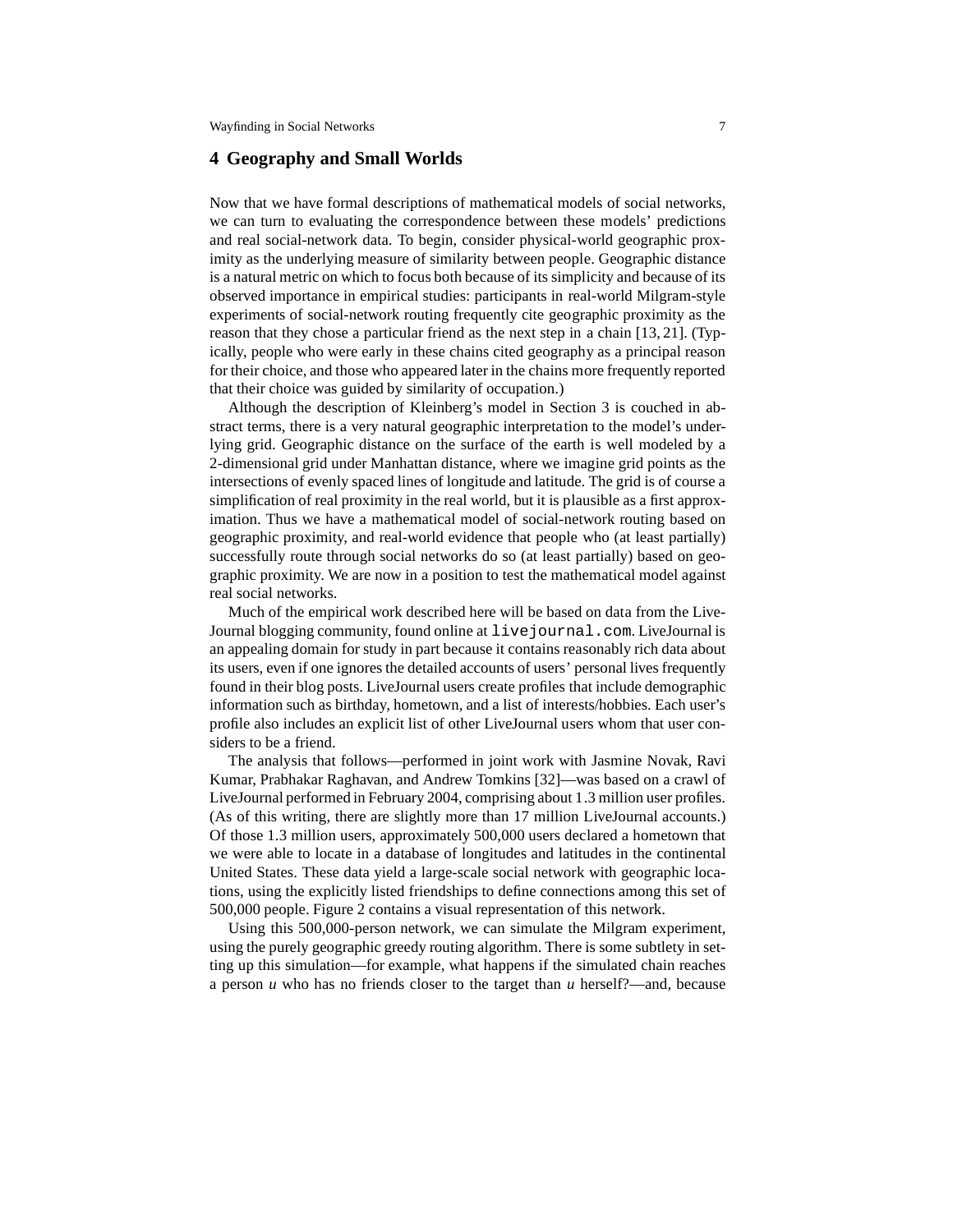

**Fig. 2** The LiveJournal social network [32]. A dot is shown for each geographic location that was declared as the hometown of at least one of the ≈500,000 LiveJournal users whom we were able to locate at a longitude and latitude in the continental United States. A random 0.1% of the friendships in the network are overlaid on these locations.

the resolution of geographic locations is limited to the level of towns and cities, we try only to reach the city of the target *t* rather than *t* herself. We found that, subject to these caveats, the geographic greedy algorithm was able to find short paths connecting many pairs of people in the network. (See [32] for more detail.)

With the above observations (people are arranged on a 2-dimensional geographic grid; greedy routing based on geography finds short paths through the network) and Theorem 1, we set out—in retrospect, deeply naïvely—to verify that the probability of friendship between people *u* and *v* grows asymptotically as  $d(u, v)^{-2}$  in the LiveJournal network. In other words, in the language of Kleinberg's theorem, we wanted to confirm that  $\alpha = 2$ . The results are shown in Figure 3, which displays the probability  $P(d)$  of friendship between two people who live a given distance  $d$ apart—i.e., the fraction of pairs separated by distance *d* who declare a friendship in LiveJournal.

One immediate observation from the plot in Figure 3 is that the probability  $P(d)$ of friendship between two people in LiveJournal separated by distance *d* really does decrease smoothly and markedly as *d* increases. This relationship already reveals a nonobvious fact about LiveJournal; there was no particular reason to think that geographic proximity would necessarily play an important role in friendships in a completely virtual community like this one. Section 7 includes some discussion of a few possible reasons why geography remains so crucial in this virtual setting, but for now it is worth noting that the "virtualization" of real-world friendships (that is, the process of creating digital records of existing physical-world friendships) seems to explain only some of the role of geography. For example, it seems hard for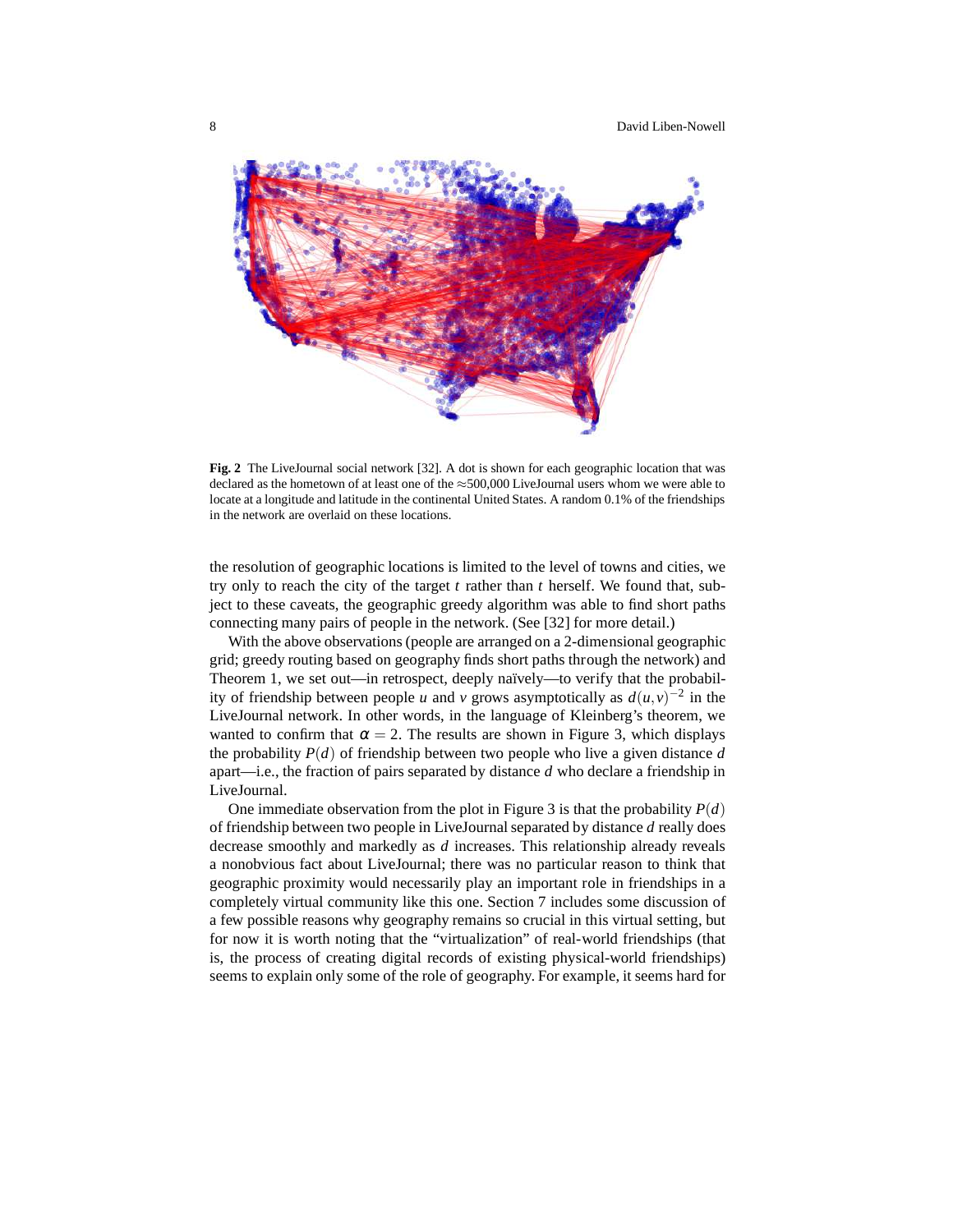

**Fig. 3** The probability *P*(*d*) of a friendship between two people in LiveJournal as a function of the geographic distance *d* between their declared hometowns [32]. Distances are rounded into 10-kilometer buckets. The solid line corresponds to  $P(d) \propto 1/d$ . Note that Theorem 1 requires  $P(d) \propto 1/d^2$  for a network of people arranged in a regular 2-dimensional grid to be navigable.

this process to fully account for the marked difference in link probability between people separated by 300 versus 500 kilometers, a range at which regular physicalworld interactions seem unlikely.

A second striking observation from the plot in Figure 3 is that the probability *P*(*d*) of friendship between people separated by distance *d* is very poorly modeled by  $P(d) \propto 1/d^2$ , the relationship required by Theorem 1. This probability is better modeled as  $P(d) \propto 1/d$ , and in fact is even better modeled as  $P(d) = \varepsilon + \Theta(1/d)$ , for a constant  $\varepsilon \approx 5.0 \times 10^{-6}$ . Apropos the discussion in the previous paragraph, this additive constant makes some sense: the probability that people  $u$  and  $v$  are friends can be thought of as the sum of two probabilities, one that increases with their geographic proximity, and one that is independent of their geographic locations. But, regardless of the presence or absence of the additive  $\varepsilon$ , the plot in Figure 3 does not match—or even come close to matching—the navigable exponent required by Kleinberg's theorem.

Similar results have also been observed in another social-networking context. In a study of the email-based links among about 450 members of Hewlett–Packard Research Labs [1], Lada Adamic and Eytan Adar found that the link probability *P*(*d*) between two HP Labs researchers was also closely matched by  $P(d) \propto 1/d$ , where *d* measured the Manhattan distance between the cubicle locations of the employees. In this setting, too, geographic greedy routing found short paths to most targets though not as short as those found by routing greedily according to proximity in the organizational hierarchy of the corporation (see Section 7)—again yielding a greedily navigable network that does not match Theorem 1.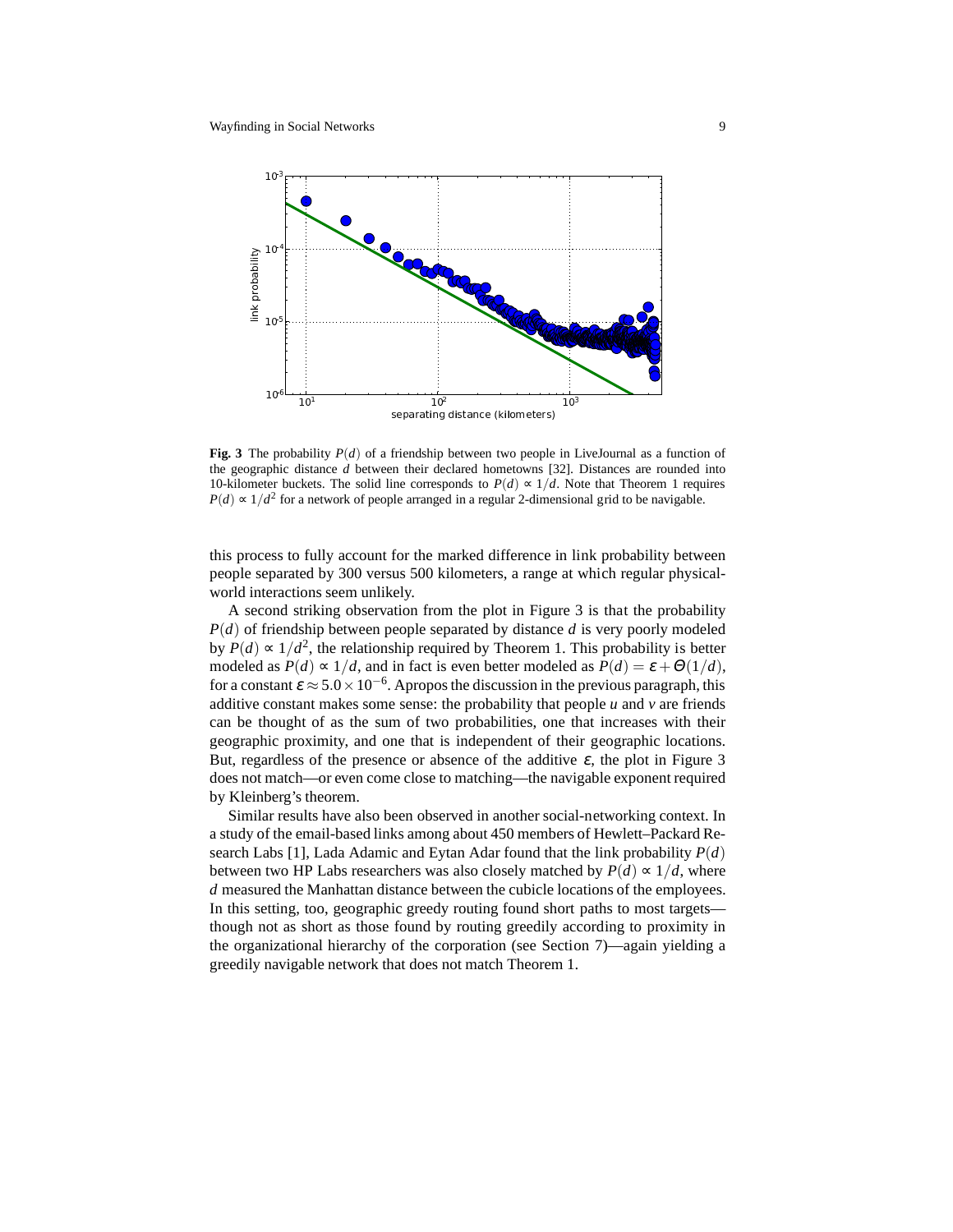#### **5 Variable Population Density and Rank-Based Friendship**

The observations from the previous section lead to a seeming puzzle: a navigable two-dimensional grid, which must have link probabilities decaying as  $1/d^2$  to be navigable according to Theorem 1, has link probabilities decaying as 1/*d*. But another look at Figure 2 reveals an explanation—and reveals the na¨ıvete of looking for  $P(d) \propto 1/d^2$  in the LiveJournal network. Although a 2-dimensional grid is a reasonable model of geographic location, a *uniformly distributed* population on a 2-dimensional grid is a very poor model of the geographic distribution of the Live-Journal population. Population density varies widely across the United States—from over 10,000 people/km<sup>2</sup> in parts of Manhattan to approximately 1 person/km<sup>2</sup> in places like Lake of the Woods County, in the far northern reaches of Minnesota. Two Manhattanites who live 500 meters apart have probably never even met; two Lake of the Woods residents who live 500 meters apart are probably next-door neighbors, and thus they are almost certain to know each other. This wide spectrum suggests that distance cannot be the whole story in any reasonable geographic model of social networks: although  $Pr[u \rightarrow v]$  should be a decreasing function of the geographic distance between  $u$  and  $v$ , intuitively the rate of decrease in that probability should reflect something about the population in the vicinity of these people.

One way to account for variable population density is *rank-based friendship* [6, 28, 32], which models social networks as follows. The grid-based model described here is the simplest version of rank-based friendship; as with Kleinberg's distancebased model, generalizations that do not rely on the grid have been studied. (See Section 6.) We continue to measure person-to-person distances using Manhattan distance in a *k*-dimensional grid, but we will now allow an arbitrary positive number of people to live at each grid point. Each person still has 2*k* local neighbors, one in each of the two directions in each of the *k* dimensions, and one long-range link, chosen as follows. Define the *rank* of a person *v* with respect to *u* as the number of people who live at least as close to *u* as *v* does, breaking ties in some consistent way. (In other words, person *u* sorts the population in descending order of proximity to  $u$ ; the rank of  $v$  is her index in this sorted list.) Now each person  $u$  chooses her long-range link according to rank, so that  $Pr[u \rightarrow v]$  is inversely proportional to the rank of *v* with respect to *u*. See Figure 4 for an example rank-based network.

Rank-based friendship generalizes the navigable  $\alpha = k$  setting in the distancebased Theorem 1: in a *k*-dimensional grid with constant population at each point, the rank of *v* with respect to *u* is  $\Theta(d(u, v)^k)$ . But even under non-uniform population densities, social networks generated according to rank-based friendship are navigable by the greedy algorithm:

**Theorem 2 (Liben-Nowell, Novak, Kumar, Raghavan, Tomkins [28, 32]).** *Consider an n-person network where people are arranged in a k-dimensional grid so that at least one person lives at every grid point x. Suppose each person has* 2*k local neighbors and one long-range link chosen via rank-based friendship. Fix any source person s and choose a target person t uniformly at random from the popula-*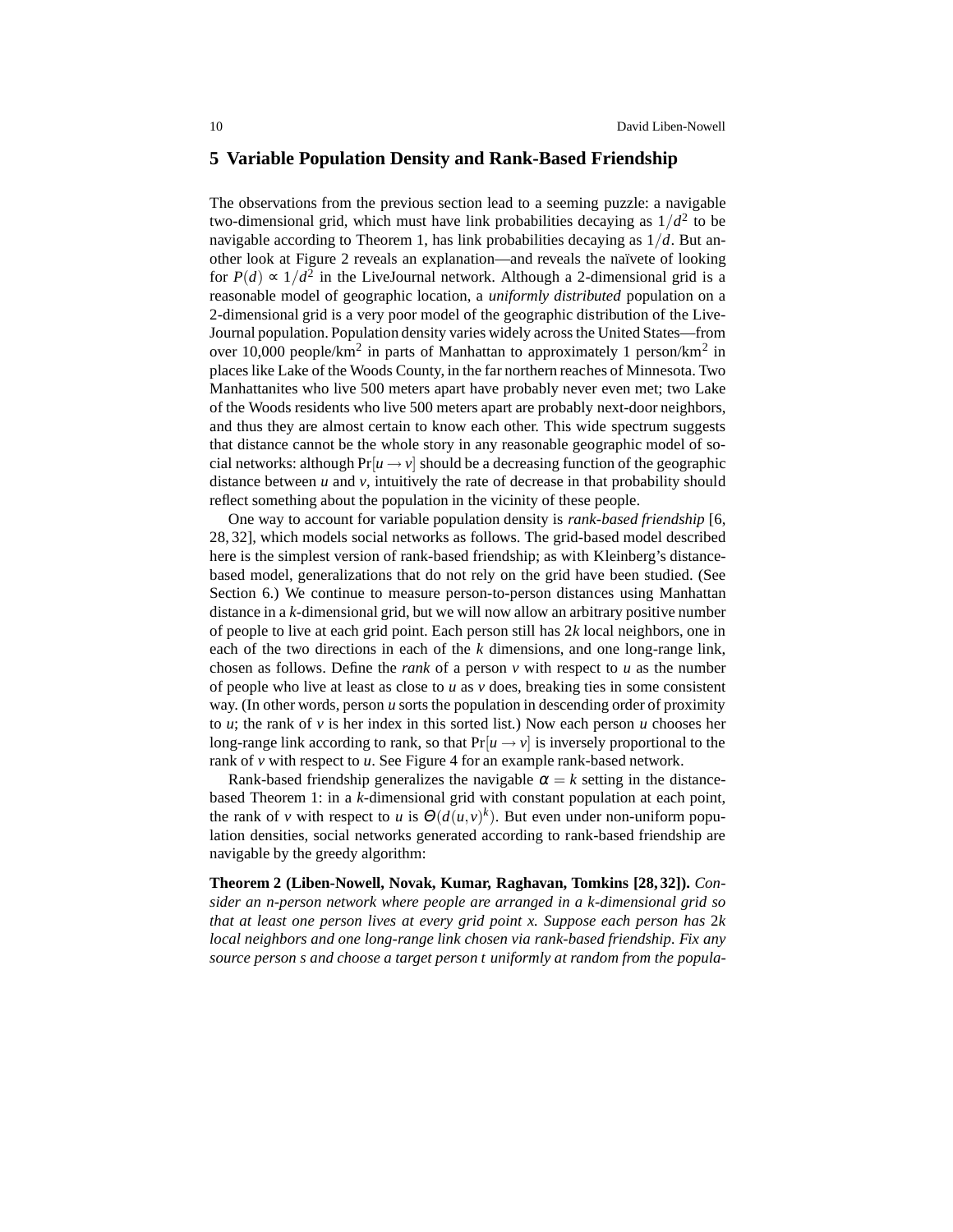

(a) Concentric balls around a city *C*, where each ball's population increases by a factor of four. A resident of *C* choosing a rank-based friend is four times more likely to choose a friend at the boundary of one ball than a friend at the boundary of the next-larger ball.



(b) A rank-based social network generated from this population distribution. For visual simplicity, edges are depicted as connecting cities; the complete image would show each edge connecting one resident from each of its endpoint cities.

**Fig. 4** Two images of a sample rank-based social network with variable population density. Each blue circle represents a city with a population whose size is proportional to the circle's radius. Distances between cities, and hence between people, are computed using Manhattan distance. A rank-based friendship for each person *u* is formed probabilistically, where  $Pr[u \rightarrow v]$  is inversely proportional to the number of people who live closer to *u* than *v* is, breaking ties consistently. The local neighbors—for each person *u*, one friend in the neighboring city in each cardinal direction are not shown.

#### *tion. Then under greedy routing the expected length of the path from s to the point x<sup>t</sup> in which t lives is*  $O(\log^3 n)$ *.*

A few notes about this theorem are in order. First, relative to Theorem 1, rankbased friendship has lost a logarithmic factor in the length of the path found by greedy routing. Recently, in joint work with David Barbella, George Kachergis, Anna Sallstrom, and Ben Sowell, we were able to show that a "cautious" variant on greedy routing finds a path of expected length  $O(\log^2 n)$  in rank-based networks [6], but the analogous tightening for greedy routing itself remains open.

Second, Theorem 2 makes a claim about the expected length of the path found by the greedy algorithm for a randomly chosen target *t*, where the expectation is taken over both the random construction of the network *and* the random choice of the target. In contrast, Theorem 1 makes a claim about the expected length of the path found by the greedy algorithm for *any* target, where the expectation is taken only over the random construction of the network. Intuitively, some targets in a rankbased network may be very difficult to reach: if a person *t* lives in a region of the network that has a comparatively very sparse population, then there will be very few long-range links to people near *t*. Thus making progress towards an isolated target may be very difficult. However, the difficulty of reaching an isolated target like *t* is offset by the low probability of choosing such a target; almost by definition, there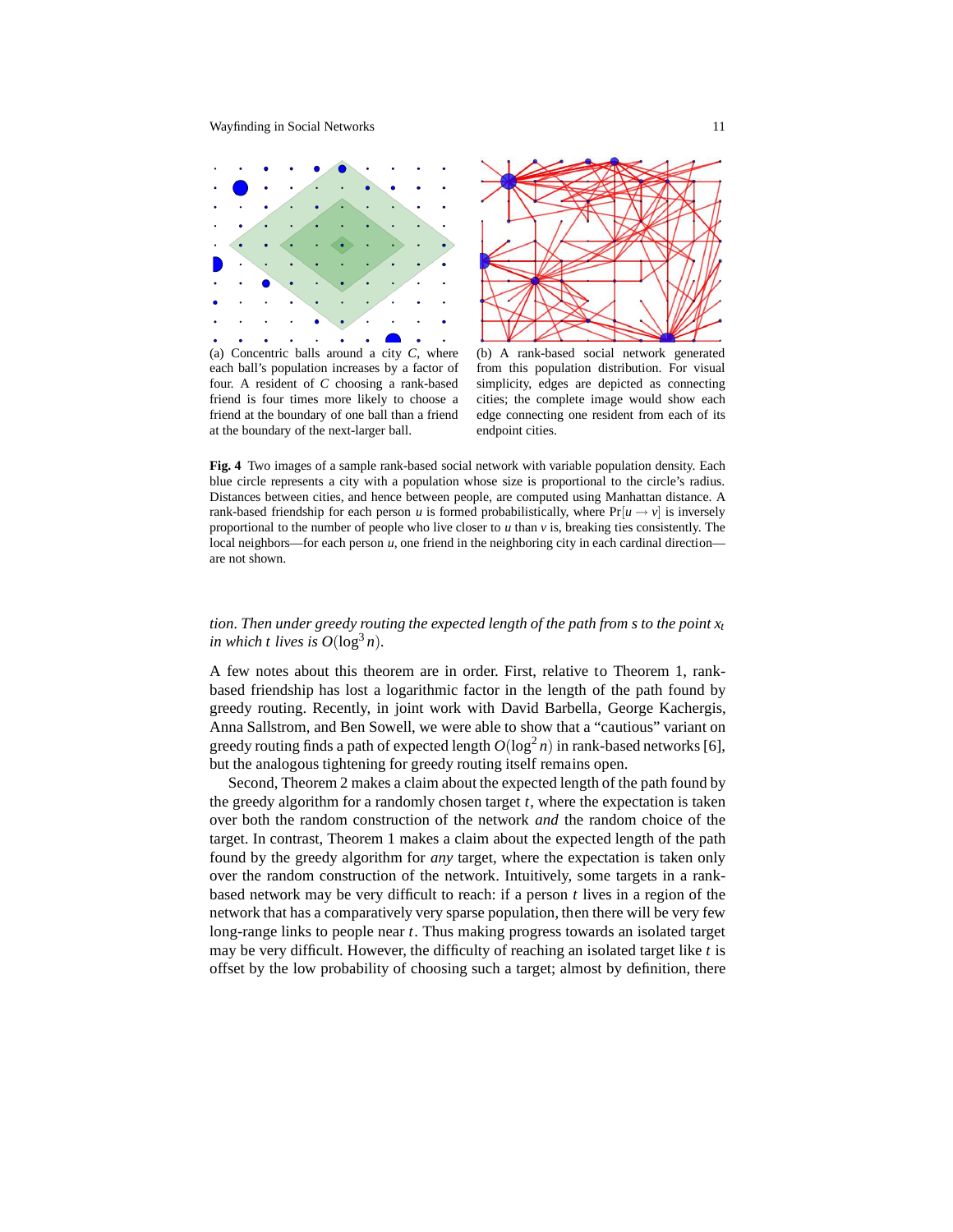

**Fig. 5** The probability  $P(r)$  of a friendship between two people *u* and *v* in LiveJournal as a function of the rank of *v* with respect to *u* [32]. Ranks are rounded into buckets of size 1300, which is the LiveJournal population of the city for a randomly chosen person in the network, and thus 1300 is in a sense the "rank resolution" of the dataset. (The unaveraged data are noisier, but follow the same trend.) The solid line corresponds to  $P(r) \propto 1/r$ . Note that Theorem 2 requires  $P(r) \propto 1/r$ for a rank-based network to be navigable.

cannot be very many people who live in regions of the network that have unusually low density. The proof of Theorem 2 formalizes this intuition [28, 32].

This technical difference in the statements of Theorems 1 and 2 in fact echoes points raised by Judith Kleinfeld in her critique of the overly expansive interpretation of Milgram's experimental results [27]. Milgram's stockbroker was a socially prominent target, and other Milgram-style studies performed with less prominent targets—the wife of a Harvard Divinity School student, in one study performed by Milgram himself—yielded results much less suggestive of a small world.

It is also worth noting that, although the "isolated target" intuition suggests why existing proof techniques are unlikely to yield a "for all targets" version of Theorem 2, there are no known population distributions in which greedy routing fails to find a short path to any particular target in a rank-based network. It is an interesting open question to resolve whether there are population distributions and source– target pairs for which greedy routing fails to find a path of short expected length in rank-based networks (where, as in Theorem 1, the expectation is taken only over the construction of the network).

These two ways in which Theorem 2 is weaker than Theorem 1 are of course counterbalanced by the fact that Theorem 2 can handle varying population densities. But the real possible benefit is the potential for a better fit with real data. Figure 5 is the rank analogue of Figure 3: for any rank *r*, the fraction of LiveJournal users who link to their *r*th-most geographically proximate person is displayed. (Some averaging has been done in Figure 5: because a random person in the LiveJournal network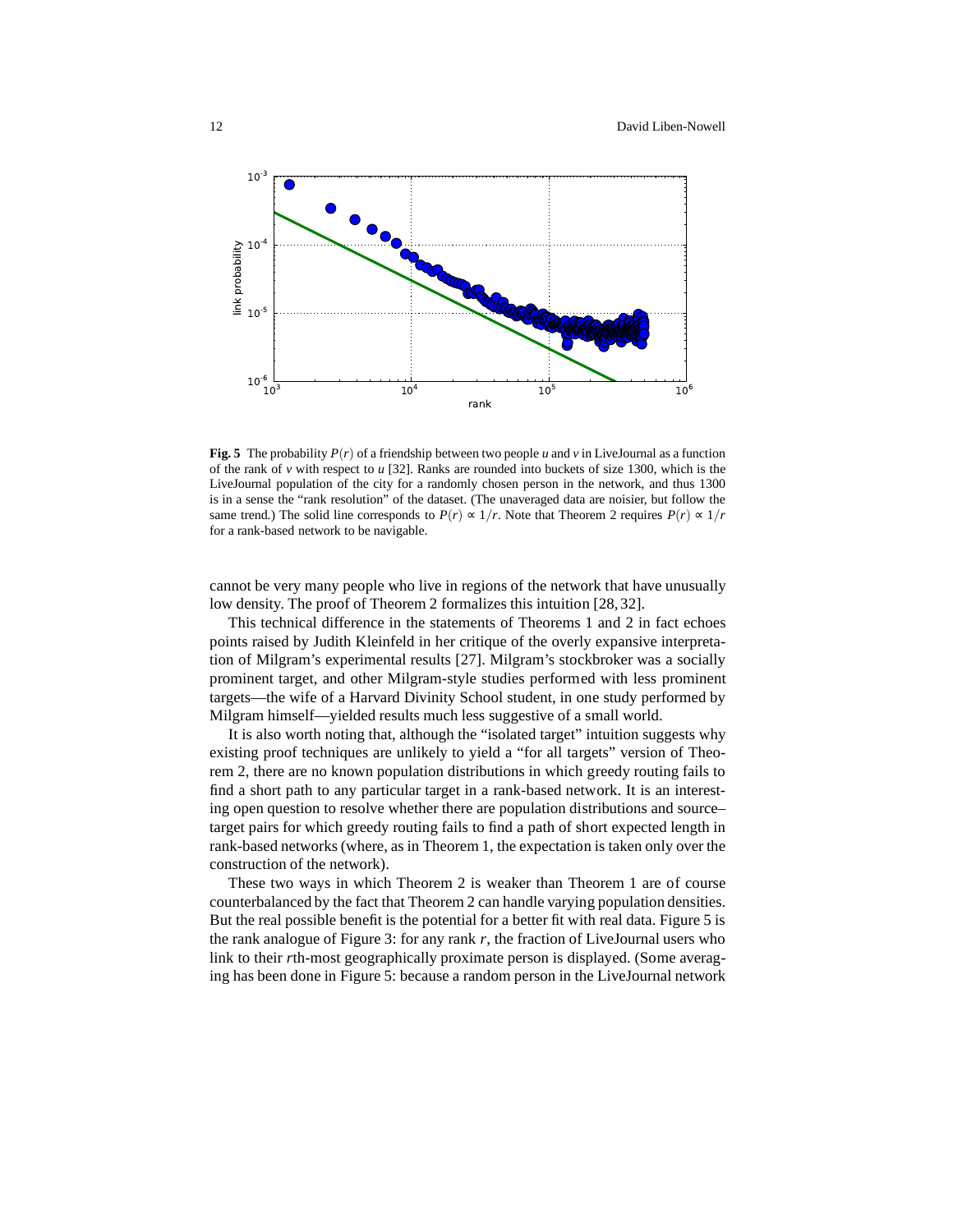lives in a city with about 1300 residents, the data do not permit us to adequately distinguish among ranks that differ by less than this number.)

As it was with distance, the link probability  $P(r)$  between two people is a smoothly decreasing function of the rank *r* of one with respect to the other. And just as before, link probability levels off to about  $\varepsilon = 5.0 \times 10^{-6}$  as the rank gets large, so  $P(r)$  is well modeled by  $P(r) = \Theta(1/r) + \varepsilon$ . But unlike the distance-based model of Figure 3 and Theorem 1, the fit between Figure 5 and Theorem 2 is notable: people in the LiveJournal network really have formed links with a geographic distribution that is a remarkably close match to rank-based friendship.

## **6 Going off the Grid**

Until now, our discussion has concentrated on models of proximity that are based on Manhattan distance in an underlying grid. We have argued that these grid-based models are reasonable for geographic proximity. Even in the geographic context, though, they are imperfect: the 2-dimensional grid fails to account for real-world geographic features like the third dimension of a high-rise apartment complex or the imperfect mapping between geographic distance and transit-time distance between two points. But in a real Milgram-style routing experiment, there are numerous other measures of proximity that one might use as a guide in selecting the next step towards a target: occupation, age, hobbies, and alma mater, for example. The grid is a very poor model for almost all of these notions of distance. In this section, we will consider models of social networks that better match these non-geographic notions of similarity. Our discussion will include both non-grid-based models of social networks and ways to combine multiple notions of proximity into a single routing strategy.

#### **Non-Grid-Based Measures of Similarity**

Excluding geographic proximity to the target, similarity of occupation is the mostcited reason for the routing choices made by participants in Milgram-style routing experiments [13, 21]. Consider, then, modeling person-to-person proximity according to occupation. A hierarchical notion of similarity is natural in this context: imagine a tree *T* whose leaves correspond to particular occupations ("cannoli chef" or "urban planner," perhaps), where each person  $u$  "lives" at the leaf  $\ell_u$  that represents her occupation. The occupational proximity of *u* and *v* is given by the height of the least common ancestor (LCA) of  $\ell_u$  and  $\ell_v$  in *T*, which we will denote by  $|ca(u, v)|$ .

Hobbies can be modeled in a similar hierarchical fashion, though modeling hobby-based proximity is more complicated: a typical person has many hobbies but only one occupation. Measuring the similarity of two alma maters is more complicated still. There are many ways to measure the similarity of two schools, paralleling many ways to measure the similarity of two people: geography, "type of school" like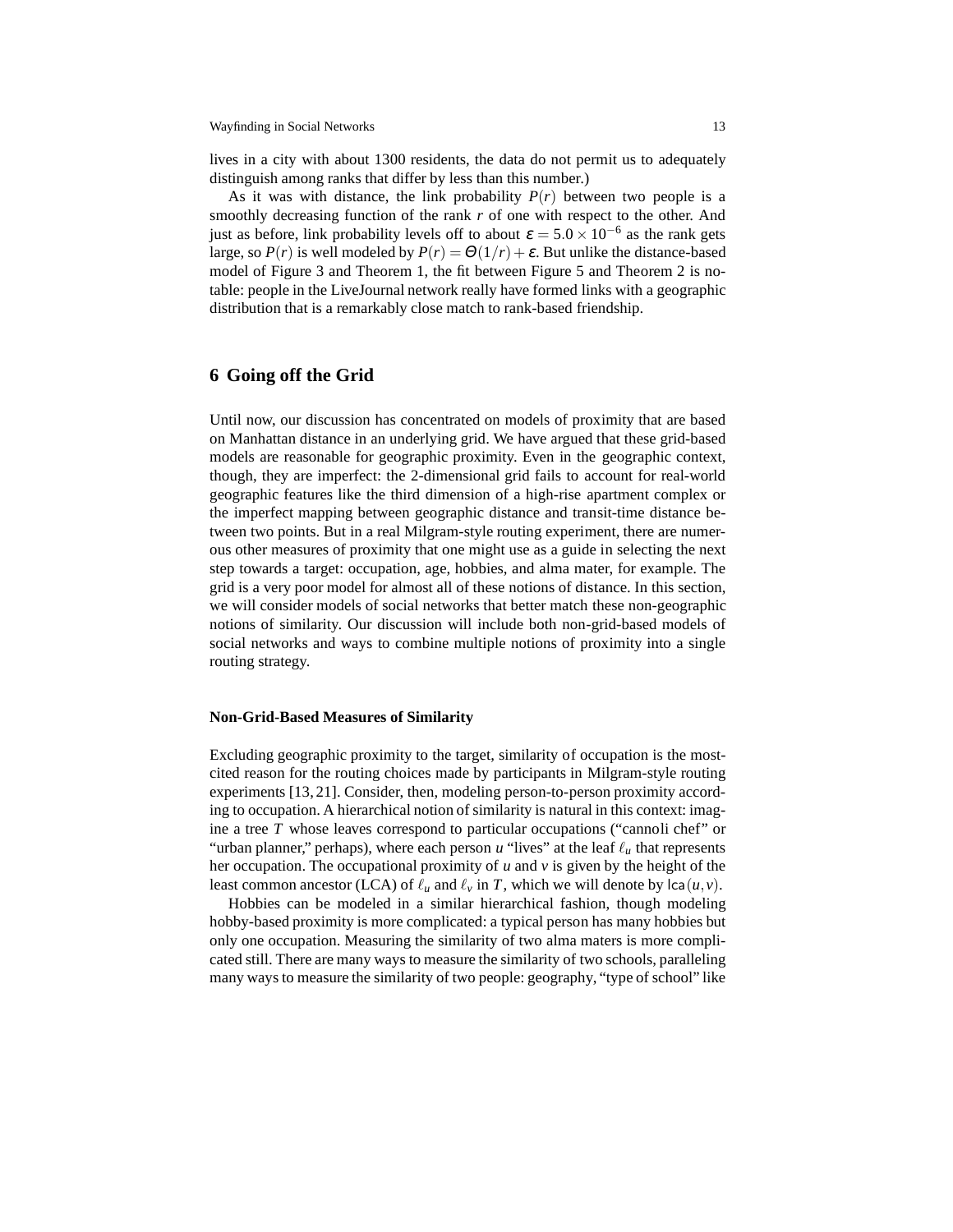liberal arts college versus research university, athletic conference, strength of computer science department, etc. But even with these complications, similarity of any of occupation, hobbies, or alma mater is more naturally modeled with a hierarchy than with a grid.

Navigability in social networks derived from a hierarchical metric has been explored through analysis, through simulation, and through empirical study of realworld interactions. Kleinberg has shown a similar result to Theorem 1 for the treebased setting, characterizing navigable networks in terms of a single parameter that controls how rapidly the link probability between people drops off with their distance [24]. As in the grid, Kleinberg's theorem identifies an optimal middle ground in the tradeoff between having overly parochial and overly scattered connections: if *T* is a regular *b*-ary tree and  $Pr[u \rightarrow v] \propto b^{-\beta \cdot \text{lca}(u,v)}$ , then the network is navigable if and only if  $\beta = 1$ . Watts, Dodds, and Newman [48] have explored a similar hierarchical setting, finding the ranges of parameters that were navigable in simulations. (Their focus was largely on the combination of multiple hierarchical measures of proximity, an issue to which we will turn shortly.) Routing in the hierarchical context has also been studied empirically by Adamic and Adar, who considered the role of proximity in the organizational structure of Hewlett–Packard Labs in social links among HP Labs employees [1]. (Because a company's organizational structure forms a tree where people more senior in the organization are mapped to internal nodes instead of to leaves, Adamic and Adar consider a minor variation on LCA to measure person-to-person proximity.) Adamic and Adar found that, as with geography, there is a strong trace of organizational proximity in observed connections, and that, again as with geography, greedy routing towards a target based on organizational proximity was generally effective. (See Section 7 for some discussion.)

The question of navigability of a social network derived from an underlying measures of distance has also been explored beyond the contexts of the grid and the tree. Many papers have considered routing in networks in which person-to-person distances are measured by shortest-path distances in an underlying graph that has some special combinatorial structure. These papers then typically state bounds on navigability that are based on certain structural parameters of the underlying graph; examples include networks that have low treewidth [16], bounded growth rate [14,15,42], or low doubling dimension [19,47]. The results on rank-based friendship, including generalizations and improvements on Theorem 2, have also been extended to the setting of low doubling dimension [6, 28]. However, a complete understanding of the generality of these navigability results in terms of properties of the underlying metric remains open.

Another way to model person-to-person proximity—and also to model variation in population density, in a different way from rank-based friendship—is the very general *group-structure* model of Kleinberg [24]. Each person in an *n*-person population is a member of various groups (perhaps defined by a shared physical neighborhood, an employer, a hobby), and  $Pr[u \rightarrow v]$  is a decreasing function of the size of the smallest group containing both *u* and *v*. Kleinberg proved that the resulting network is navigable if  $Pr[u \rightarrow v]$  is inversely proportional to the size of the smallest group including both  $u$  and  $v$ , subject to two conditions on the groups.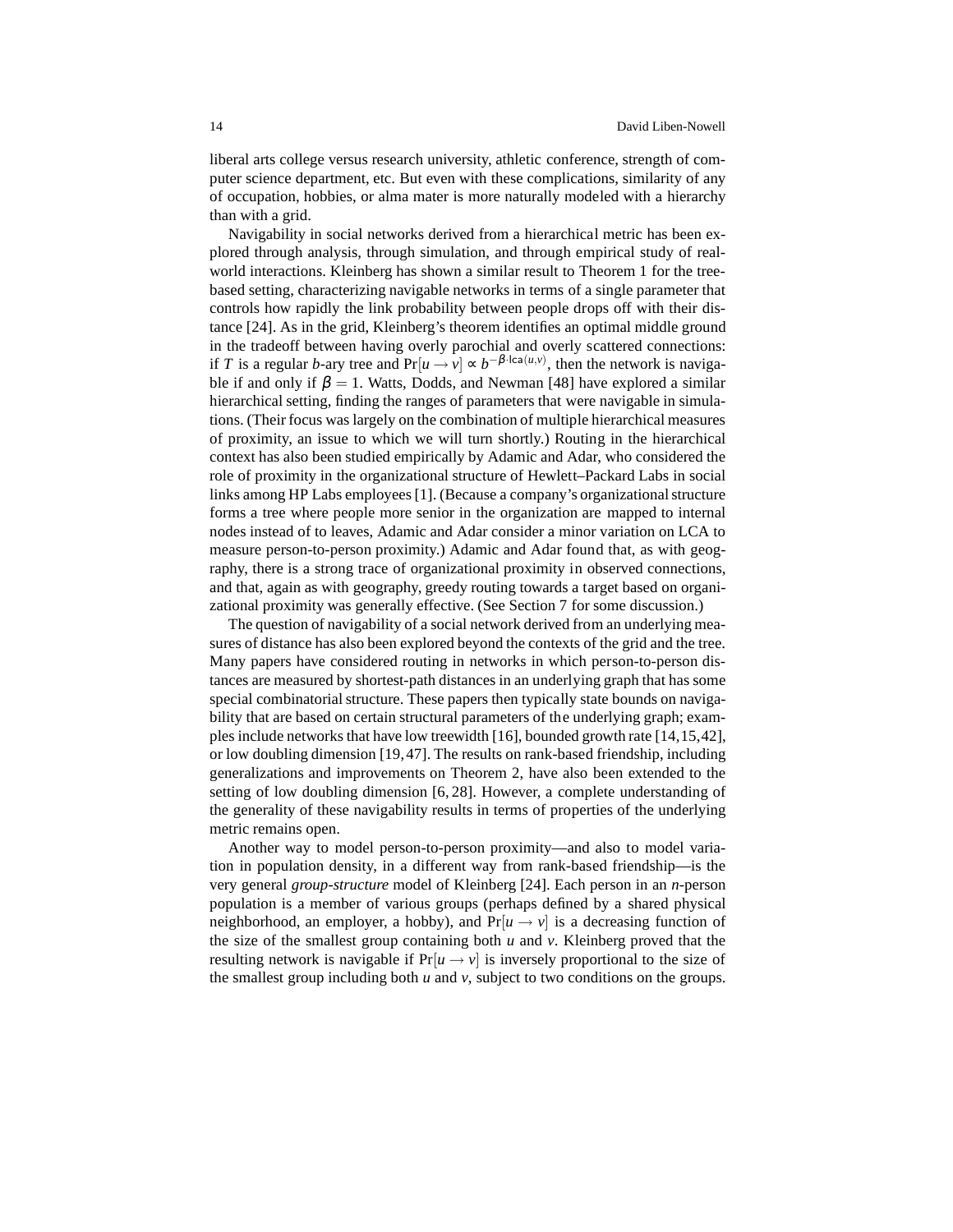Informally, these conditions are the following. First, every group *g* must be "covered" by relatively large subgroups (so that once a path reaches *g* it can narrow in on a smaller group containing any particular target *t*). Second, groups must satisfy a sort of "bounded growth" condition (so that a person *u* has only a limited number of people who are in a group of a particular size with *u*, and thus *u* has a reasonable probability of "escaping" from small groups to reach a faraway target *t*).

#### **Simultaneously Using Many Different Notions of Similarity**

One of the major advantages of the group-structure model is that it allows us to model proximity between two people based on many "dimensions" of possible similarity, simply by defining some groups in terms of each of these multiple dimensions. Combining knowledge of various measures of the proximity—age, geography, and occupation, say—of one's friends to the target is natural, and, indeed, something that real-world participants in small-world studies do [13,21,38]. Identifying plausible models for social networks and good routing algorithms to find short paths in these networks when there are many relevant notions of similarity remains an interesting and fertile area for research.

We have already implicitly considered one straightforward way of incorporating additional dimensions of similarity by modeling proximity in a *k*-dimensional grid for  $k > 2$ . (Even  $k = 2$  uses two types of similarity—for geography, longitude and latitude—and computes person-to-person similarity by the combination of the two.) Because the grid-based model uses Manhattan distance, here the various dimensions of proximity are combined simply by summing their measured distances. Martel and Nguyen [35, 41], Fraigniaud, Gavoille, and Paul [18], and Barrière et al. [7] have performed further work in analyzing the grid-based setting for general *k*. These authors have shown that if people are given a small amount of additional information about the long-range links of their friends, then *k*-dimensional grids result in shorter paths as *k* increases. (From Theorem 1, we need to have  $Pr[u \rightarrow v] \propto d(u, v)^{-k}$  to achieve polylogarithmic path lengths; these results establish improvements in the polylogarithmic function as *k* increases, for a slightly souped-up version of localinformation routing.)

Watts, Dodds, and Newman have explored a model of person-to-person similarity based on multiple hierarchies [48]. They consider a collection of *k* different hierarchies, where each is a regular *b*-ary tree in which the leaves correspond to small groups of people. The similarity of people *u* and *v* is given by their most similar similarity: that is, if  $|ca_i(u, v)|$  denotes the height of the LCA of *u* and *v* in the *i*th hierarchy, then we model  $d(u, v) := \min_i \text{lca}_i(u, v)$ . People are mapped to each hierarchy so that a person's position in each hierarchy is determined independently of positions in other hierarchies. Watts, Dodds, and Newman show via simulation that using  $k > 1$  hierarchies yields better performance for greedy routing than using just one. In particular, using  $k \in \{2,3\}$  hierarchies gave the best performance. These experiments show that, for these values of *k*, the resulting network appears to be searchable for a broader range of parameters for the function giving friend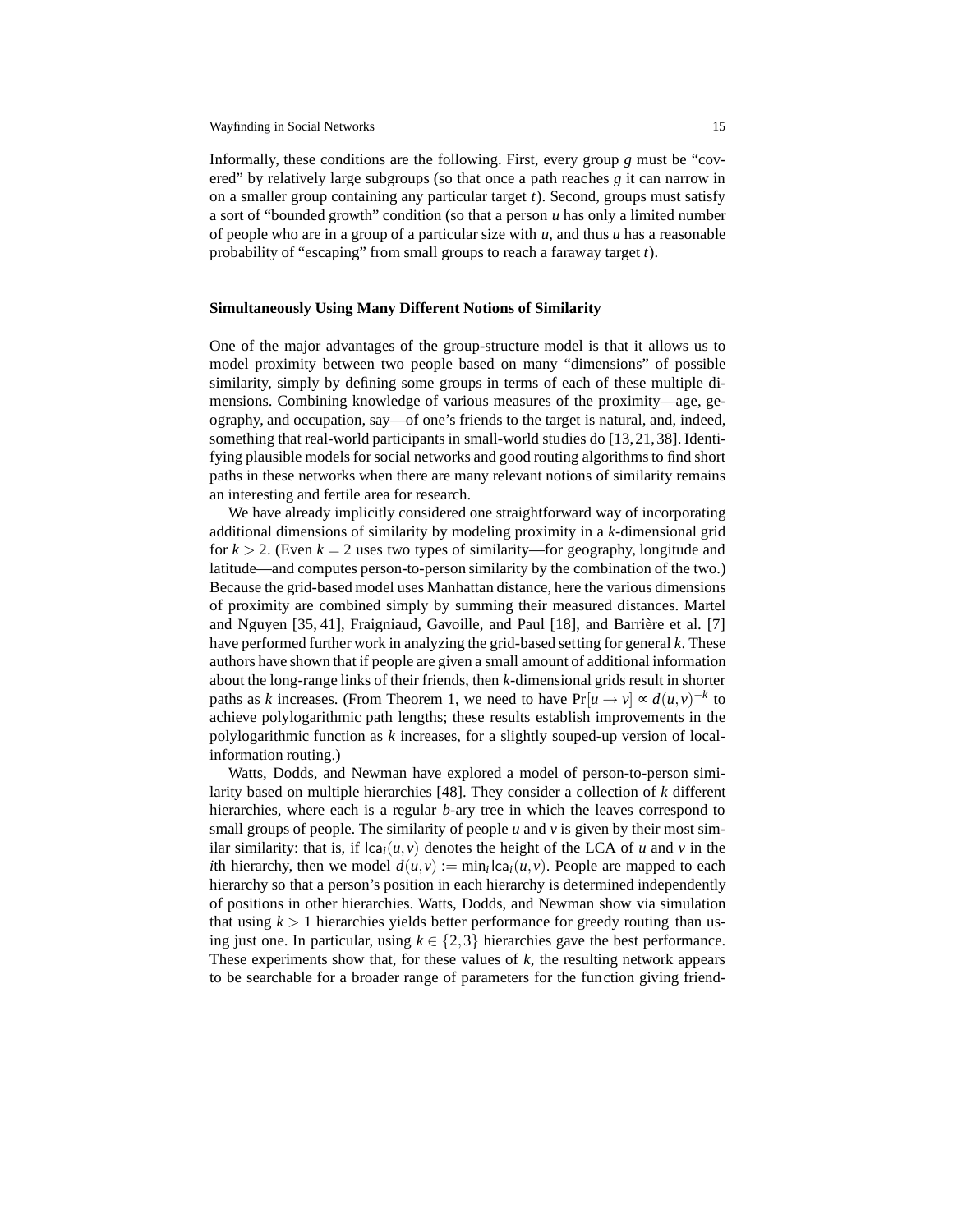ship probability as a function of distance. As with Theorem 1, there is provably a single exponent  $\beta = 1$  under which greedy routing produces polylogarithmic paths when there is one hierarchy; for two or three hierarchies, these simulations showed a wider range of values of β that yield navigable networks.

The results in the Watts–Dodds–Newman setting are based on simulations, and giving a fully rigorous theoretical analysis of routing in this context remains an interesting open challenge. So too do a variety of generalizations of that setting: dependent hierarchies, or a combination of grid-based and hierarchy-based measures of proximity, or the incorporation of variable population density into the multiplehierarchy setting. Broader modeling questions remain open, too. One can conceive of subtler ways of combining multiple dimensions of similarity than just the sum or the minimum that seem more realistic. For example, it seems that making significant progress towards a target in one dimension of similarity at the expense of large decreases in similarity in several other dimensions is a routing mistake, even if it reduces the minimum distance to the target over all the dimensions. Realistically modeling these multidimensional scenarios is an interesting open direction.

#### **From Birds of a Feather to Social Butterflies (of a Feather)**

The generalizations that we have discussed so far are still based on greedy routing under broader and more realistic notions of proximity, but one can also consider enriching the routing algorithm itself. For example, algorithms that endow individuals with additional "semi-local" information about the network, such as awareness of one's friends' friends, have also been studied (e.g., [18, 30, 34, 35, 47]). But there is another natural and simple consideration in Milgram-style routing that we have not mentioned thus far: some people have more friends than others. This is a significant omission of the models that we have discussed; people in these models have a constant or nearly constant number of friends. In contrast, degrees in real social networks are well modeled by a *power-law distribution*, in which the proportion of the population with *f* friends is approximately  $1/f<sup>γ</sup>$ , where  $γ$  is a constant around 2.1 to 2.4 in real networks (see, e.g., [5, 8, 12, 29, 39]). In the routing context, a popular person can present a significant advantage in finding a shorter path to the target. A person with more friends has a higher probability of knowing someone who is significantly closer to any target—in virtue of having drawn more samples from the friendship distribution—and thus a more popular person will likely be able to find a shorter path to a given target.

Strategies that choose high-degree people in routing have been studied in a number of contexts, and, largely through simulation, these strategies have been shown to perform reasonably well [1–3, 22, 46]. Of these, perhaps the most promising algorithm for homophilous power-law networks is the *expected-value navigation (EVN)* algorithm of Şimşek and Jensen [46], which explicitly combines popularity and proximity in choosing the next step in a chain. Under EVN, the current node *u* chooses as the next node in the path its neighbor *v* whose probability of a direct link to the target is maximized. The node *u* computes this probability using the knowl-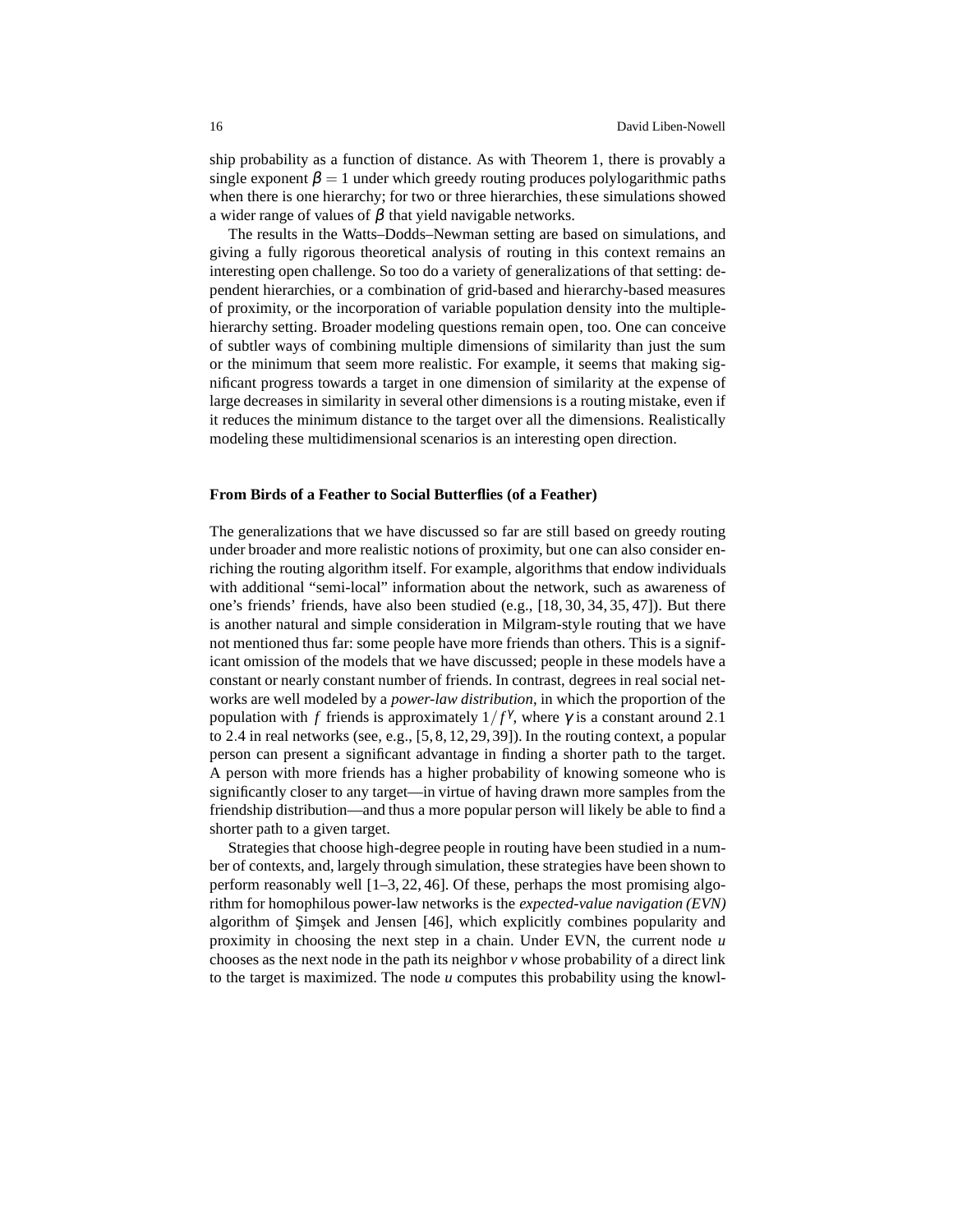edge of *v*'s proximity to *t* as well as *v*'s outdegree  $\delta_{v}$ . (An underlying model like the grid, for example, describes the probability  $p<sub>v</sub>$  that a particular one of *v*'s friendships will connect *v* to *t*; one can then compute the probability  $1 - (1 - p_v)^{\delta_v}$  that one of the  $\delta_{\nu}$  friendships of  $\nu$  will connect  $\nu$  to  $t$ . EVN chooses the friend maximizing this probability as the next step in the chain.) Although Simsek and Jensen give empirical evidence for EVN's success, no theoretical analysis has been performed. Analyzing this algorithm—or other similar algorithms that incorporate knowledge of node degree in addition to target proximity—in a rigorous setting is an important and open problem. Although a precise rigorous account of EVN has not yet been given, it is clear that EVN captures something crucial about real routing: the optimal routing strategy is some combination of getting close to a target in terms of similarity (the people who are more likely to know others most like the target) and of getting to popular intermediate people who have a large social circle (the people who are more likely to know many others in general). The interplay between popularity and proximity—and incorporating richer notions of proximity into that understanding—is a rich area for further research.

## **7 Discussion**

It is clear that the wayfinding problem for real people in real social networks is only approximated by the models of social networks and of social-network routing discussed in this chapter. In many ways, real wayfinding is easier than it is in these models: we know which of our friends lived in Japan for a year, or tend to be politically conservative, or have a knack for knowing people in many walks of life, and we also have some intuitive sense of how to weight these considerations in navigating the network towards a particular target person. But real wayfinding is harder for real people in many ways, too: for example, even seemingly simple geography-based routing is, at best, a challenge for the third of college-age Americans who were unable to locate Louisiana on a map of the United States, even after the extensive press coverage of Hurricane Katrina [43].

The models of similarity and network knowledge that we have considered here are simplistic, and studying more realistic models—models with richer notions of proximity, or models of the errors or inconsistencies in individuals' mental maps of these notions of proximity, for example—is very interesting. But there is, of course, a danger of trying to model "too well": the most useful models do not reproduce all of the fine-grained details of a real-world phenomenon, but rather shed light on that phenomenon through some simple and plausible explanation of its origin.

With this perspective in mind, I will highlight just one question here: why and how do social networks become navigable? A number of models of the evolution of social networks through the "rewiring" of long-range friendships in a grid-like setting have been defined and analyzed [10,11,44]; these authors have shown that navigability emerges in the network when this rewiring is done appropriately. We have seen here that rank-based friendship is another way to explain the navigability of so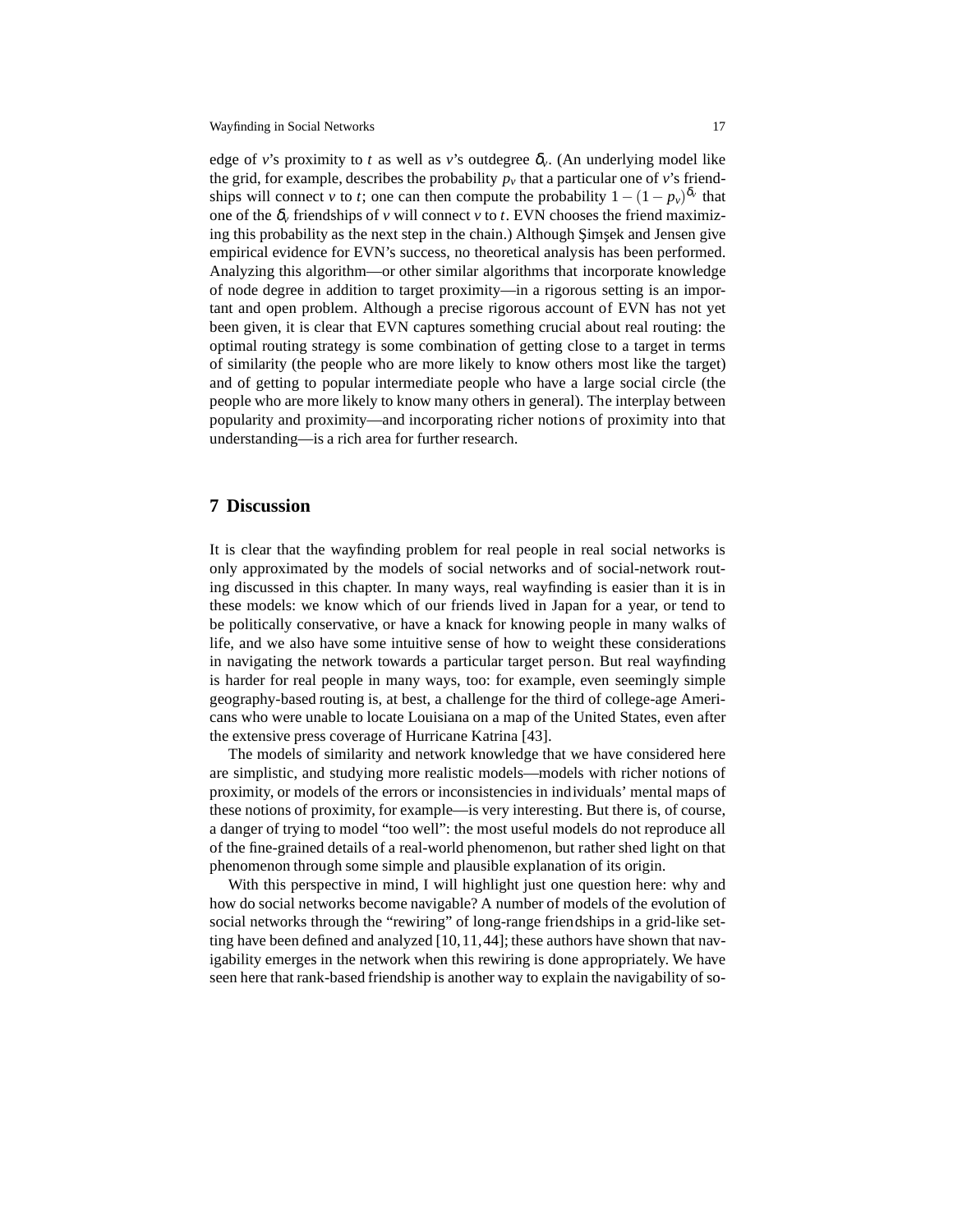cial networks, and we have seen that friendships in LiveJournal, viewed geographically, are well approximated by rank-based friendship. One piece is missing from the rank-based explanation, though: why is it that rank-based friendship should hold in a real social network, even approximately? Figure 3 shows that geography plays a remarkably large role in friendships even in LiveJournal's purely virtual community; friendship probability drops off smoothly and significantly as geographic proximity decreases. Furthermore Figure 5 shows that rank-based friendship is a remarkably accurate model of friendship in this network. But are there natural processes that can account for this behavior? Why should geographic proximity in the flesh-and-blood world resonate so much in the virtual world of LiveJournal? And why should this particular rank-based pattern hold?

One explanation for the important role of geography in LiveJournal is that a significant number of LiveJournal friendships are online manifestations of existing physical-world friendships, which crucially rely on geographic proximity for their formation. This "virtualization" is undoubtedly an important process by which friendships appear in a virtual community like LiveJournal, and it certainly explains some of geography's key role. But accounting for the continued slow decay in link probability as geographic separation increases from a few hundred kilometers to a thousand kilometers, beyond the range of most spontaneous physical-world interactions, seems to require some additional explanation. Here is one speculative possibility: many interests held by LiveJournal users have natural "geographic centers" for example, the city where a professional sports team plays, or the town where a band was formed, or the region where a particular cuisine is popular. Shared interests form the basis for many friendships. The geographic factor in LiveJournal could perhaps be explained by showing that the "mass" of *u* and *v*'s shared interests (appropriately defined) decays smoothly as the geographic distance between *u* and *v* increases. Recent work of Backstrom et al. [4] gives some very intriguing evidence related to this idea. These authors have shown results on the geographic distribution of web users who issue various search queries. They characterize both the geographic "centers" of particular search queries and the "spread" of those queries, in terms of how quickly searchers' interest in that query drops off with the geographic distance from the query's center. Developing a comprehensive model of friendship formation on the basis of this underlying geographic nature of interests is a very interesting direction for future work.

To close, I will mention one interesting perspective on the question of an underlying mechanism by which rank-based friendship might arise in LiveJournal. This perspective comes from two other studies of node linking behavior as a function of node-to-node similarity, in two quite different contexts. Figure 6(b) shows the results of the study by Adamic and Adar [1] of the linking probability between HP Labs employees as a function of the distance between them in the corporate hierarchy. Their measure of similarity is a variant of LCA, modified to allow the calculation of distances to an internal node representing a manager in the corporate hierarchy. LCA distance is in a sense implicitly a logarithmic measure: for example, in a uniformly distributed population in the hierarchy, the number of people at distance *d* grows exponentially with *d*. Thus this semilog plot of link probabilities is on the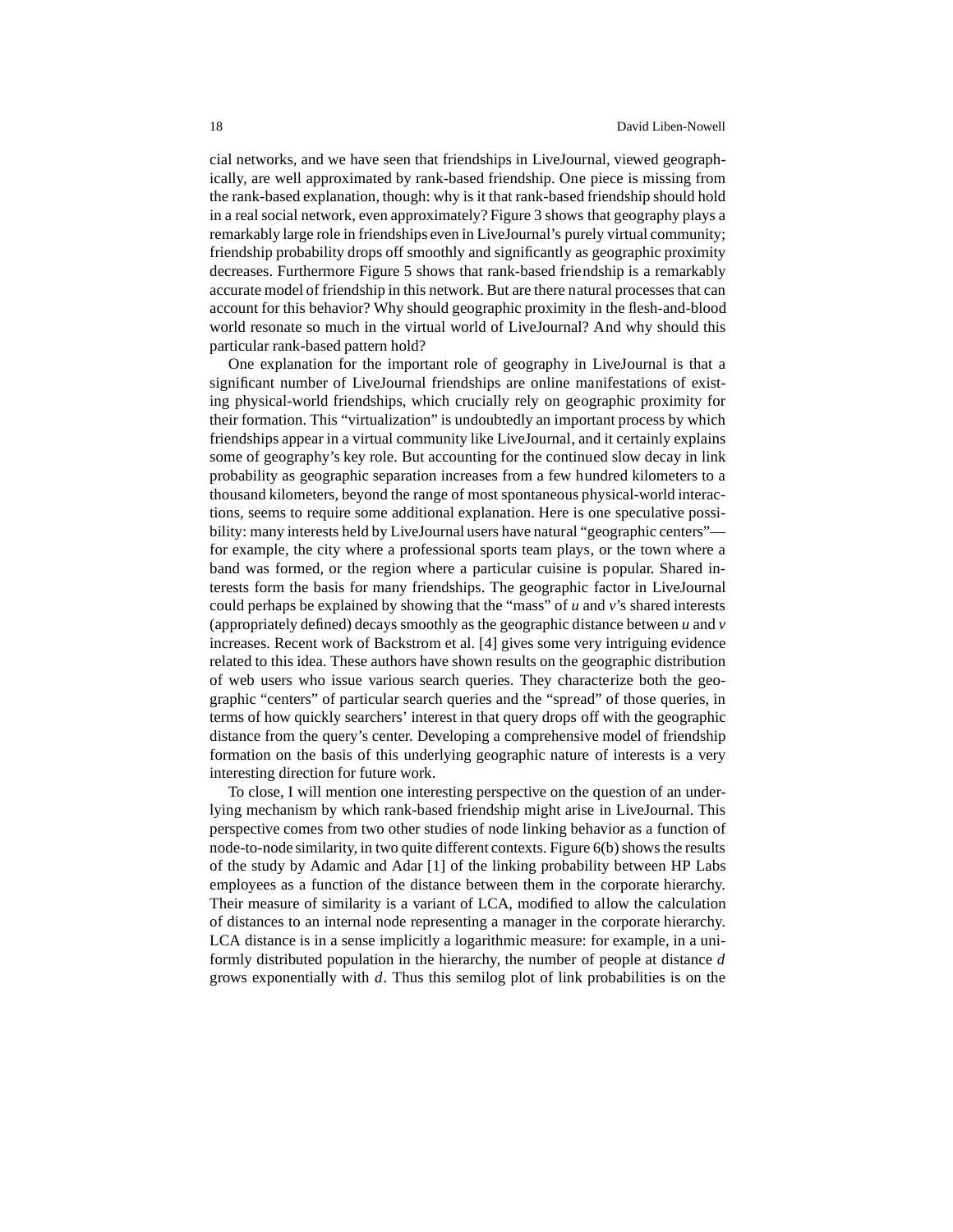

Fig. 6 Three plots of distance versus linking probability: (a) the role of geographic distance between LiveJournal users [32], a reproduction of Figure 3; (b) the role of corporate-hierarchy distance between HP Labs employees, from a study by Lada Adamic and Eytan Adar [1]; and (c) the role of lexical distance between pages on the web, from a study by Filippo Menczer [37].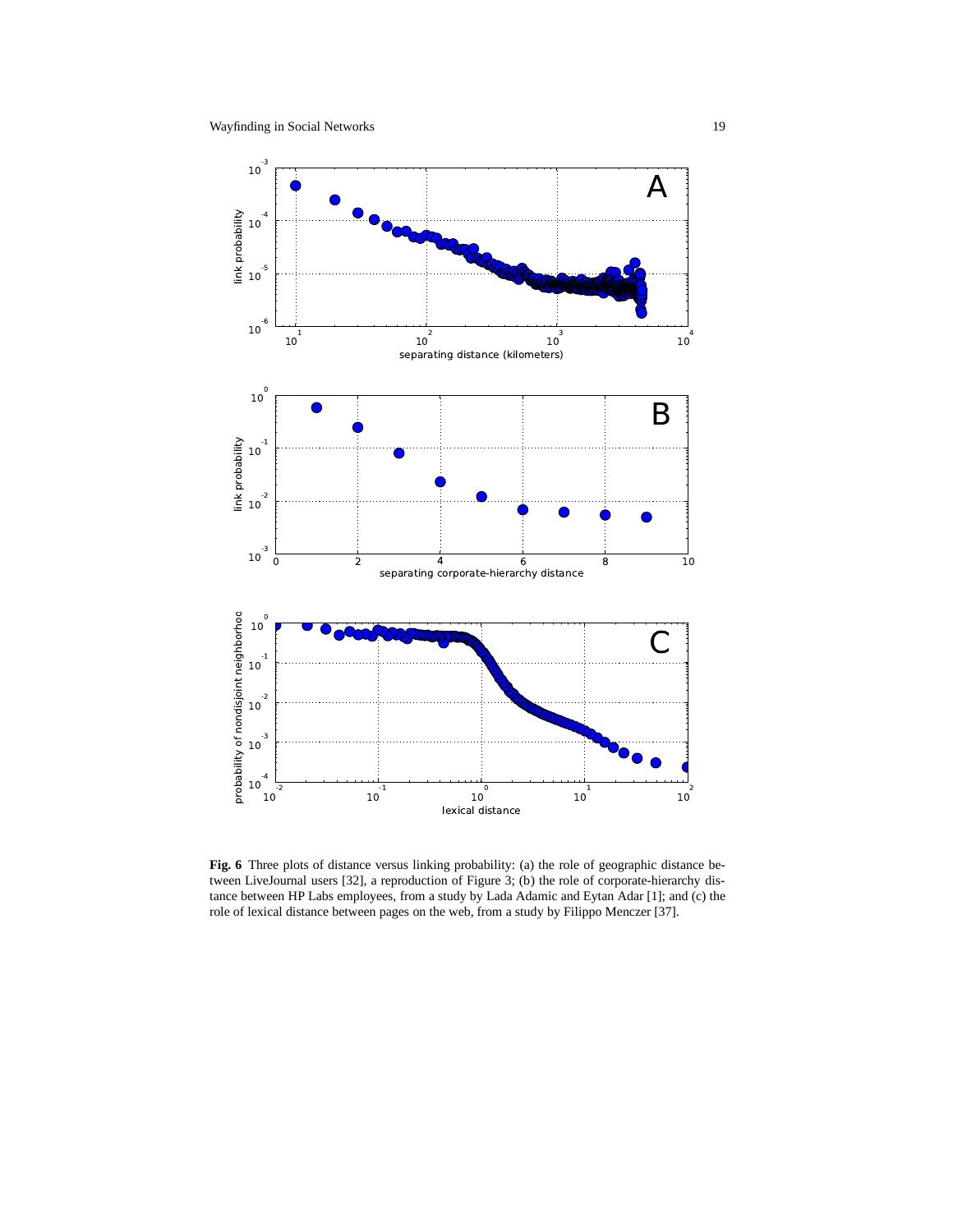same scale as the other  $log-log$  plots in Figure 6. Figure 6(c) shows the analogous plot from a study by Filippo Menczer [37] on the linking behavior between pages on the web. Here the similarity between two web pages is computed based on the lexical distance of the pages' content. Because the raw link probabilities are so small, here the plot shows the probability that neighborhoods of two pages have nonempty overlap, where a page *p*'s neighborhood consists of the page *p* itself, the pages to which *p* has a hyperlink, and pages that have a hyperlink to *p*.

Intriguingly, the LiveJournal linkage pattern, reproduced as Figure 6(a), and the HP Labs plot in Figure 6(b) show approximately the same characteristic shape in their logarithmic plots: a linear decay in link probability for comparatively similar people, leveling off to an approximately constant link probability for comparatively distant pairs. Figure 6(c) shows the opposite pattern: the probability of connection between two comparatively similar web pages is roughly constant, and then begins to decay linearly (in the log–log plot) once the pages' similarity drops beyond a certain level. Figures 6(a) and 6(b) both plot link probability between people in a social network against their (geographic or corporate) distance; Figure 6(c) plots link probability for web pages. Understanding why linking patterns in social networks look different from the web—and, more generally, making sense of what might be generating these distributions—remains a fascinating open question.

**Acknowledgements** Thanks to Lada Adamic and Filippo Menczer for helpful discussions and for providing the data used to generate Figures  $6(b)$  and  $6(c)$ . I would also like to thank the anonymous referees for their very helpful comments. This work was supported in part by NSF grant CCF-0728779 and by grants from Carleton College.

## **References**

- 1. Lada A. Adamic and Eytan Adar. How to search a social network. *Social Networks*, 27(3):187–203, July 2005.
- 2. Lada A. Adamic, Rajan M. Lukose, and Bernardo A. Huberman. Local search in unstructured networks. In *Handbook of Graphs and Networks*. Wiley-VCH, 2002.
- 3. Lada A. Adamic, Rajan M. Lukose, Amit R. Puniyani, and Bernardo A. Huberman. Search in power-law networks. *Physical Review E*, 64(046135), 2001.
- 4. Lars Backstrom, Jon Kleinberg, Ravi Kumar, and Jasmine Novak. Spatial variation in search engine queries. In *Proceedings of the 17th International World Wide Web Conference (WWW'08)*, pages 357–366, April 2008.
- 5. Albert-László Barabási and Eric Bonabeau. Scale-free networks. *Scientific American*, 288:50-59, May 2003.
- 6. David Barbella, George Kachergis, David Liben-Nowell, Anna Sallstrom, and Ben Sowell. Depth of field and cautious-greedy routing in social networks. In *Proceedings of the 18th International Symposium on Algorithms and Computation (ISAAC'07)*, pages 574–586, December 2007.
- 7. Lali Barrière, Pierre Fraigniaud, Evangelos Kranakis, and Danny Krizanc. Efficient routing in networks with long range contacts. In *Proceedings of the 15th International Symposium on Distributed Computing (DISC'01)*, pages 270–284, October 2001.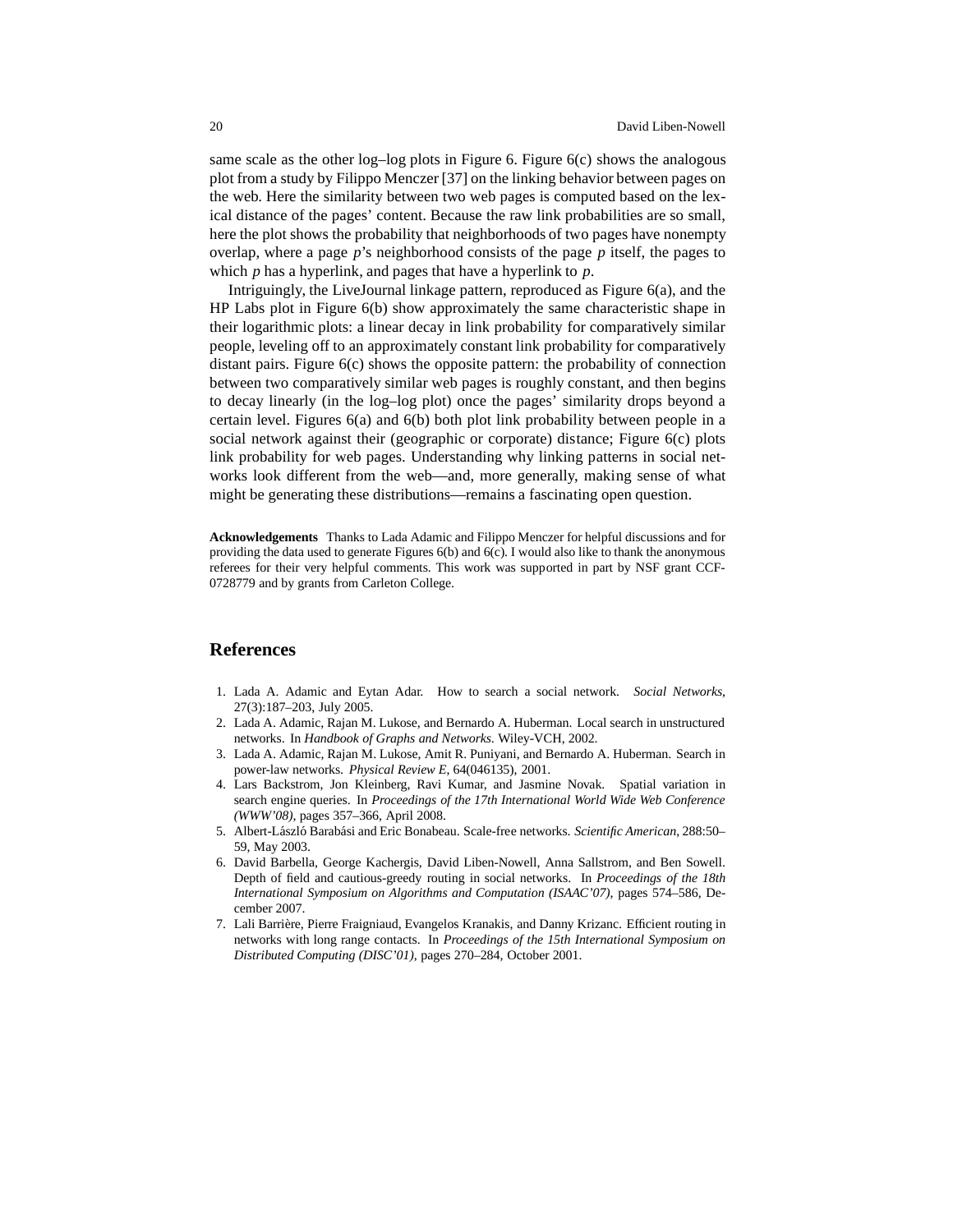- 8. Béla Bollobás, Oliver Riordan, Joel Spencer, and Gábor Tusnády. The degree sequence of a scale-free random graph process. *Random Structures and Algorithms*, 18(3):279–290, May 2001.
- 9. Dorwin Cartwright and Alvin Zander. *Group Dynamics: Research and Theory*. Row, Peterson, 1953.
- 10. Augustin Chaintreau, Pierre Fraigniaud, and Emmanuelle Lebhar. Networks become navigable as nodes move and forget. In *Proceedings of the 35th International Colloquium on Automata, Languages and Programming (ICALP'08)*, pages 133–144, July 2008.
- 11. Aaron Clauset and Cristopher Moore. How do networks become navigable? Manuscript, 2003. Available as cond-mat/0309415.
- 12. Aaron Clauset, Cosma Rohilla Shalizi, and M. E. J. Newman. Power-law distributions in empirical data. Manuscript, 2007. Available as arXiv:0706.1062.
- 13. Peter Sheridan Dodds, Roby Muhamad, and Duncan J. Watts. An experimental study of search in global social networks. *Science*, 301:827–829, 8 August 2003.
- 14. Philippe Duchon, Nicolas Hanusse, Emmanuelle Lebhar, and Nicolas Schabanel. Could any graph be turned into a small world? *Theoretical Computer Science*, 355(1):96–103, 2006.
- 15. Philippe Duchon, Nicolas Hanusse, Emmanuelle Lebhar, and Nicolas Schabanel. Towards small world emergence. In *Proceedings of the 18th ACM Symposium on Parallelism in Algorithms and Architectures (SPAA'06)*, pages 225–232, August 2006.
- 16. Pierre Fraigniaud. Greedy routing in tree-decomposed graphs. In *Proceedings of the 13th Annual European Symposium on Algorithms (ESA'05)*, pages 791–802, October 2005.
- 17. Pierre Fraigniaud. Small worlds as navigable augmented networks: Model, analysis, and validation. In *Proceedings of the 15th Annual European Symposium on Algorithms (ESA'07)*, pages 2–11, October 2007.
- 18. Pierre Fraigniaud, Cyril Gavoille, and Christophe Paul. Eclecticism shrinks even small worlds. In *Proceedings of the 23rd Symposium on Principles of Distributed Computing (PODC'04)*, pages 169–178, July 2004.
- 19. Pierre Fraigniaud, Emmanuelle Lebhar, and Zvi Lotker. A doubling dimension threshold <sup>θ</sup>(loglog*n*) for augmented graph navigability. In *Proceedings of the 14th Annual European Symposium on Algorithms (ESA'06)*, pages 376–386, September 2006.
- 20. Frank Harary and Robert Z. Norman. *Graph Theory as a Mathematical Model in Social Science*. University of Michigan, 1953.
- 21. P. Killworth and H. Bernard. Reverse small world experiment. *Social Networks*, 1:159–192, 1978.
- 22. B. J. Kim, C. N. Yoon, S. K. Han, and H. Jeong. Path finding strategies in scale-free networks. *Physical Review E*, 65(027103), 2002.
- 23. Jon Kleinberg. The small-world phenomenon: An algorithmic perspective. In *Proceedings of the 32nd Annual Symposium on the Theory of Computation (STOC'00)*, pages 163–170, May 2000.
- 24. Jon Kleinberg. Small-world phenomena and the dynamics of information. In *Advances in Neural Information Processing Systems (NIPS'01)*, pages 431–438, December 2001.
- 25. Jon Kleinberg. Complex networks and decentralized search algorithms. In *International Congress of Mathematicians (ICM'06)*, August 2006.
- 26. Jon M. Kleinberg. Navigation in a small world. *Nature*, 406:845, 24 August 2000.
- 27. Judith Kleinfeld. Could it be a big world after all? The "six degrees of separation" myth. *Society*, 39(61), April 2002.
- 28. Ravi Kumar, David Liben-Nowell, and Andrew Tomkins. Navigating low-dimensional and hierarchical population networks. In *Proceedings of the 14th Annual European Symposium on Algorithms (ESA'06)*, pages 480–491, September 2006.
- 29. Ravi Kumar, Prabhakar Raghavan, Sridhar Rajagopalan, D. Sivakumar, Andrew Tomkins, and Eli Upfal. Stochastic models for the web graph. In *Proceedings of the 41st IEEE Symposium on Foundations of Computer Science (FOCS'00)*, pages 57–65, November 2000.
- 30. Emmanuelle Lebhar and Nicolas Schabanel. Close to optimal decentralized routing in longrange contact networks. In *Proceedings of the 31st International Colloquium on Automata, Languages and Programming (ICALP'04)*, pages 894–905, July 2004.